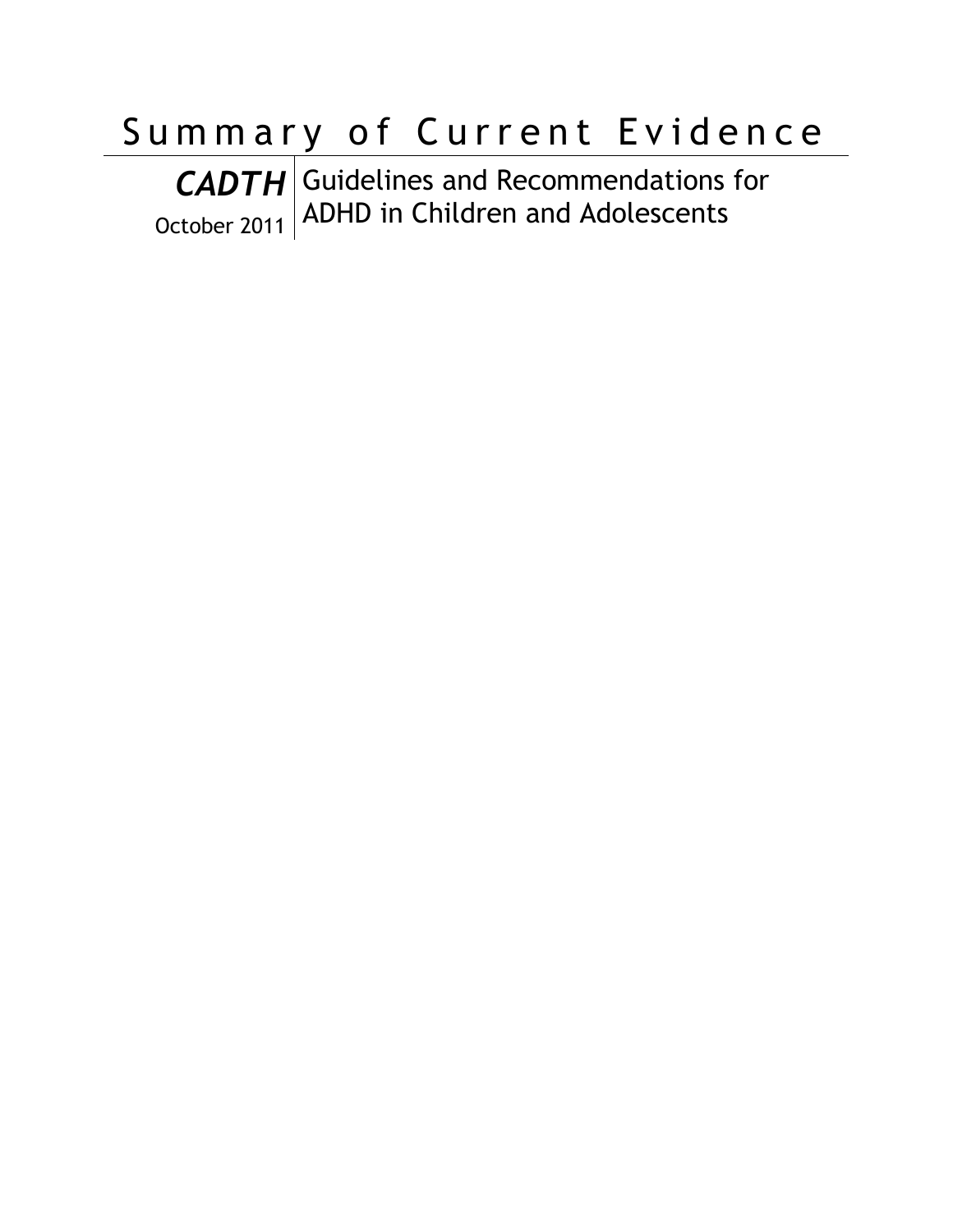This report is prepared by the Canadian Agency for Drugs and Technologies in Health (CADTH). This report contains a comprehensive review of existing public literature, studies, materials, and other information and documentation (collectively the "source documentation") available to CADTH at the time it was prepared.

The information in this report is intended to help health care decision-makers, patients, health care professionals, health systems leaders, and policy-makers make well-informed decisions and thereby improve the quality of health care services.

The information in this report should not be used as a substitute for the application of clinical judgment in respect of the care of a particular patient or other professional judgment in any decision-making process, nor is it intended to replace professional medical advice. While CADTH has taken care in the preparation of the report to ensure that its contents are accurate, complete, and up-to-date, CADTH does not make any guarantee to that effect. CADTH is not responsible for any errors or omissions or injury, loss, or damage arising from or as a result of the use (or misuse) of any information contained in or implied by the information in this report.

CADTH takes sole responsibility for the final form and content of this report. The statements, conclusions, and views expressed herein do not necessarily represent the view of Health Canada or any provincial or territorial government.

Production of this report is made possible through a financial contribution from Health Canada and the governments of Alberta, British Columbia, Manitoba, New Brunswick, Newfoundland and Labrador, Northwest Territories, Nova Scotia, Nunavut, Prince Edward Island, Saskatchewan, and Yukon.

Copyright © 2011 CADTH. This report may be reproduced for non-commercial purposes only and provided appropriate credit is given to CADTH.

#### **PREPARED BY:**

Canadian Agency for Drugs and Technologies in Health Tel: 1-866-898-8439 [www.cadth.ca](http://www.cadth.ca/)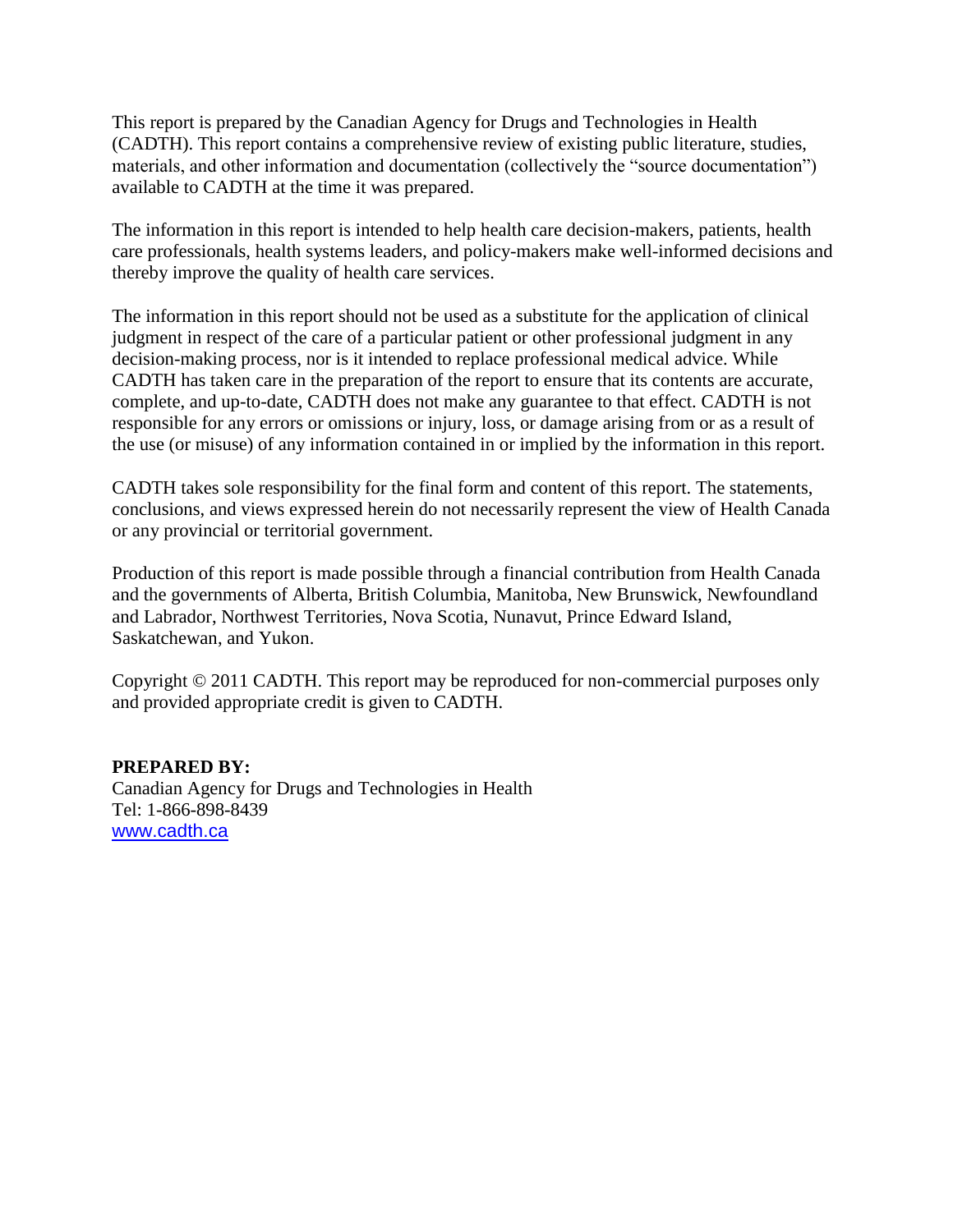## <span id="page-2-0"></span>**EXECUTIVE SUMMARY**

#### **Issue**

Medications to treat attention-deficit/hyperactivity disorder (ADHD) in children and adolescents are available in short- and long-acting formulations. Short-acting formulations of methylphenidate (e.g., Ritalin) and dextroamphetamine (e.g., Dexedrine) are generally given two to three times daily.<sup>1</sup> They have been shown to be effective in reducing ADHD symptoms and provide dosing flexibility.<sup>2-4</sup> Compared with short-acting formulations, long-acting formulations are given less frequently, but are more expensive and are not covered in all insurance plans.<sup>5</sup> Recommendations about the use of long- or short-acting formulations are largely derived from expert opinion of best practices. Discourse on the use of long-acting formulations have centred on the following issues: compliance, social stigma, in-school dosing, and drug diversion.<sup>6,7</sup>

In 2010, publicly funded drug plans in Canada spent more than \$35 million on long-acting formulations, which represented 77% of total expenditures on ADHD medications. As expenditures on ADHD medications continue to rise, health care decision-makers require evidence-based information on the issue of selecting the most appropriate formulation for treating ADHD in children and adolescents.

### **Objectives**

The objective of this report was to summarize the current clinical evidence and findings of guidelines and recommendations. The report was also designed to explore the current utilization patterns and costs associated with the use of long- and short-acting ADHD medications.

The information in this report is intended to help health care decision-makers, patients, health care professionals, health systems leaders, and policy-makers make informed decisions.

### **Methods**

Information provided is based on a review of eight Canadian and major international guidelines addressing long-acting and short-acting medications for ADHD in children and adolescents. In addition, drug payment information (i.e., administrative claims data) was obtained from IMS Brogan Inc.

### **Conclusions**

Evidence-based recommendations support the use of stimulants as first-line therapy and the consideration of symptom profile in the use of long- or short-acting formulations when treating children and adolescents with severe ADHD.

The drug payment information presented in this summary report reveals substantial use of health care budgets to reimburse long-acting formulations. In 2010, expenditures on long-acting medications had exceeded \$35 million (or 77% of total expenditures on ADHD medications) by public drug plans in Canada.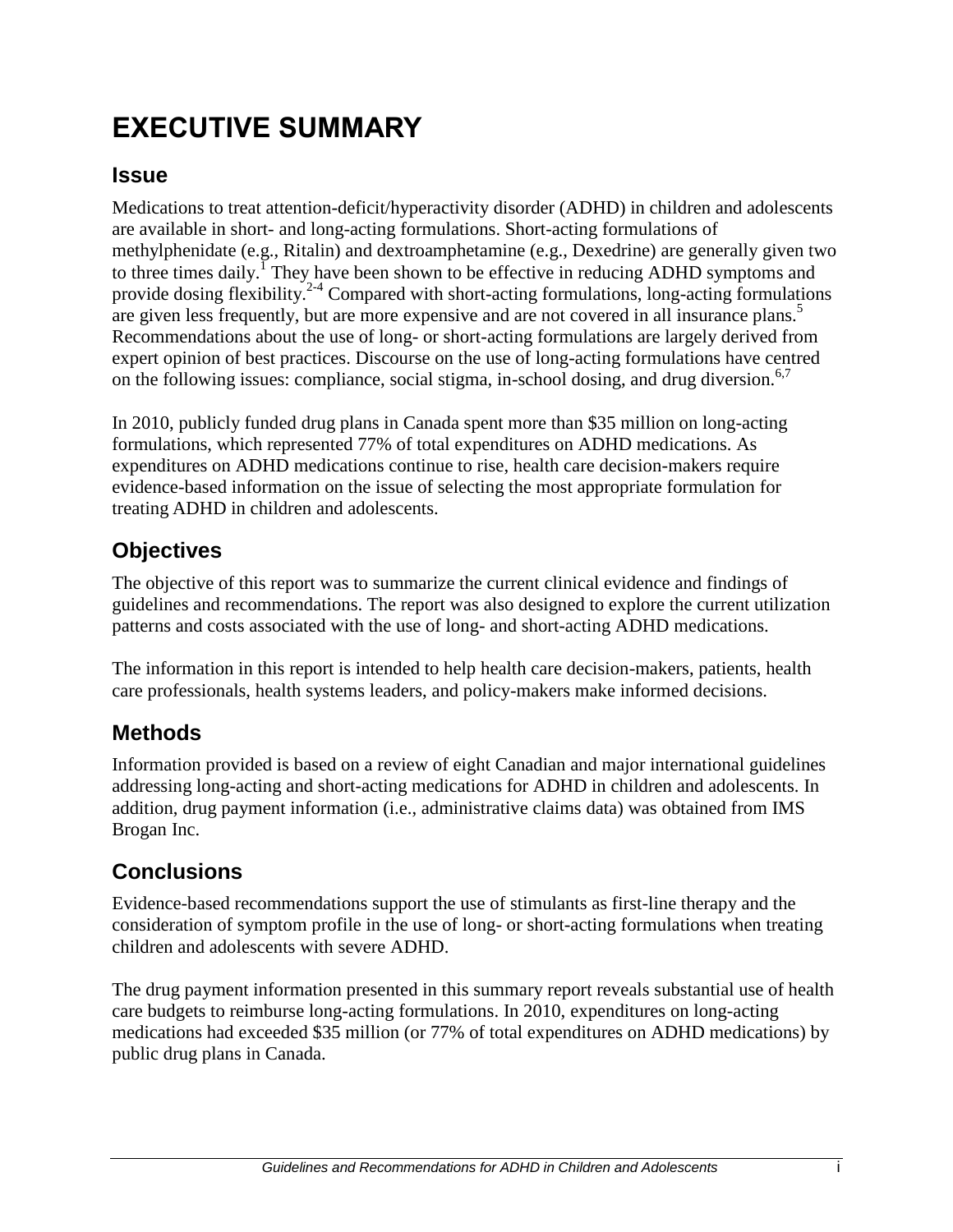## <span id="page-3-0"></span>**ABBREVIATIONS**

| <b>AACAP</b>    | American Academy of Child & Adolescent Psychiatry     |
|-----------------|-------------------------------------------------------|
| <b>ADHD</b>     | attention-deficit/hyperactivity disorder              |
| <b>ADHD/HKD</b> | attention-deficit and hyperkinetic disorders          |
| <b>AGREE</b>    | Appraisal of Guidelines for Research & Evaluation     |
| AMP             | amphetamines                                          |
| <b>CADDRA</b>   | Canadian ADHD Resource Alliance                       |
| <b>CADTH</b>    | Canadian Agency for Drugs and Technologies in Health  |
| <b>CPP</b>      | clinical practice points                              |
| <b>CPS</b>      | <b>Canadian Paediatric Society</b>                    |
| <b>DEX</b>      | dextroamphetamine                                     |
| <b>DSM</b>      | Diagnostic and Statistical Manual of Mental Disorders |
| ER              | extended release (also XR)                            |
| IR              | immediate release                                     |
| LA              | long-acting                                           |
| <b>MPH</b>      | methylphenidate                                       |
| <b>MR</b>       | modified release                                      |
| <b>NCCMH</b>    | National Collaborating Centre for Mental Health       |
| <b>NHMRC</b>    | National Health and Medical Research Council          |
| <b>NICE</b>     | National Institute for Health and Clinical Excellence |
| <b>NIHB</b>     | Non-Insured Health Benefits Program                   |
| <b>RCT</b>      | randomized controlled trial                           |
| <b>SA</b>       | short-acting                                          |
| <b>SIGN</b>     | Scottish Intercollegiate Guidelines Network           |
| <b>SR</b>       | sustained release                                     |
| XR              | extended release (also ER)                            |
|                 |                                                       |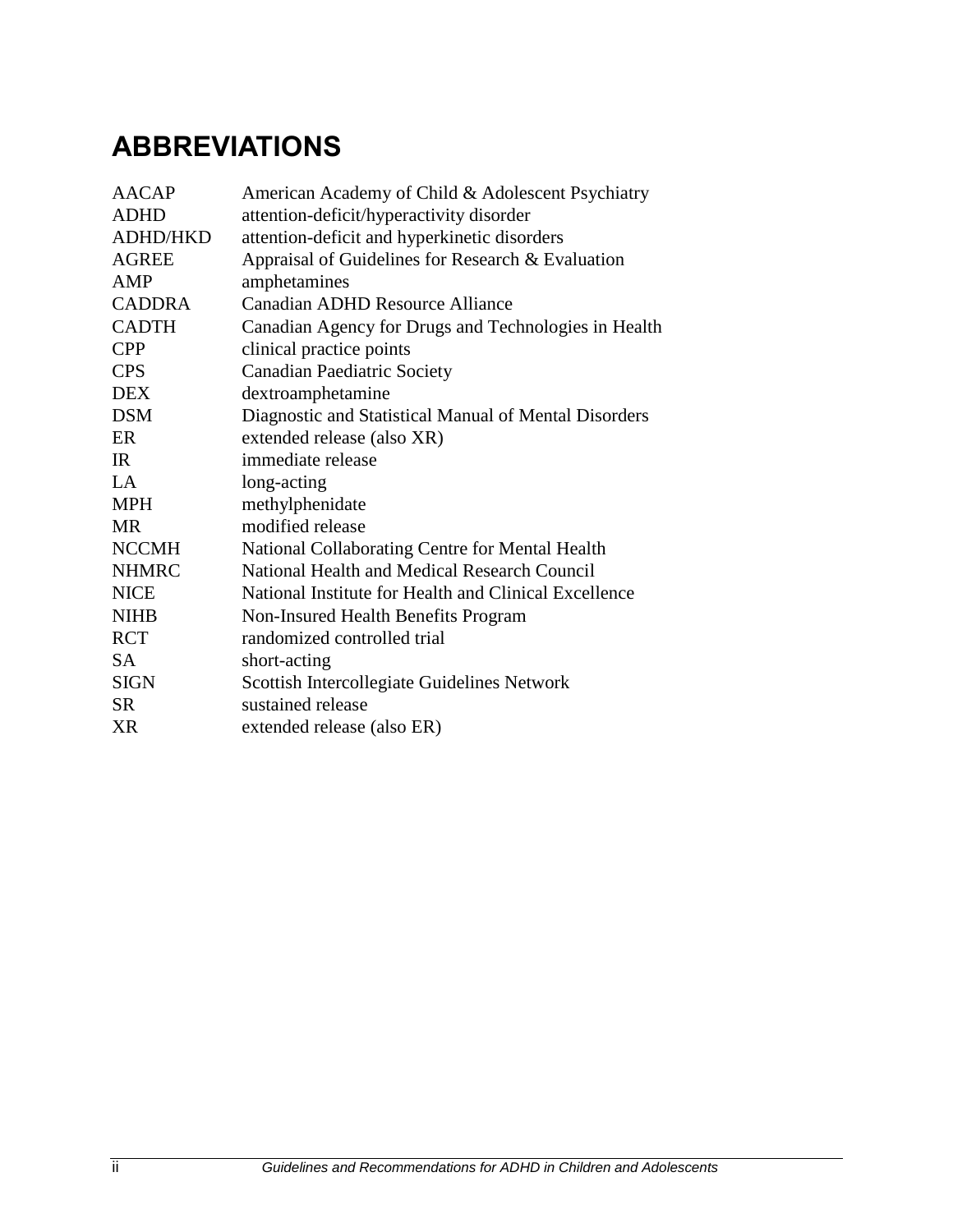## **TABLE OF CONTENTS**

| $\mathbf{1}$            |                                                                                                                       |  |  |
|-------------------------|-----------------------------------------------------------------------------------------------------------------------|--|--|
| $\mathbf{2}$            |                                                                                                                       |  |  |
| $\mathbf{3}$            |                                                                                                                       |  |  |
| $\overline{\mathbf{4}}$ |                                                                                                                       |  |  |
| 5                       | 5.1                                                                                                                   |  |  |
| 6                       | CONCLUSIONS AND IMPLICATIONS FOR DECISION- OR POLICY-MAKING 14                                                        |  |  |
| $\overline{7}$          |                                                                                                                       |  |  |
|                         | APPENDIX 1: RECOMMENDATIONS FROM NATIONAL EVIDENCE-BASED<br>GUIDELINES DEVELOPED USING RIGOROUS SCIENTIFIC METHODS 17 |  |  |
|                         | APPENDIX 2: SUMMARY OF EVIDENCE AND RECOMMENDATIONS                                                                   |  |  |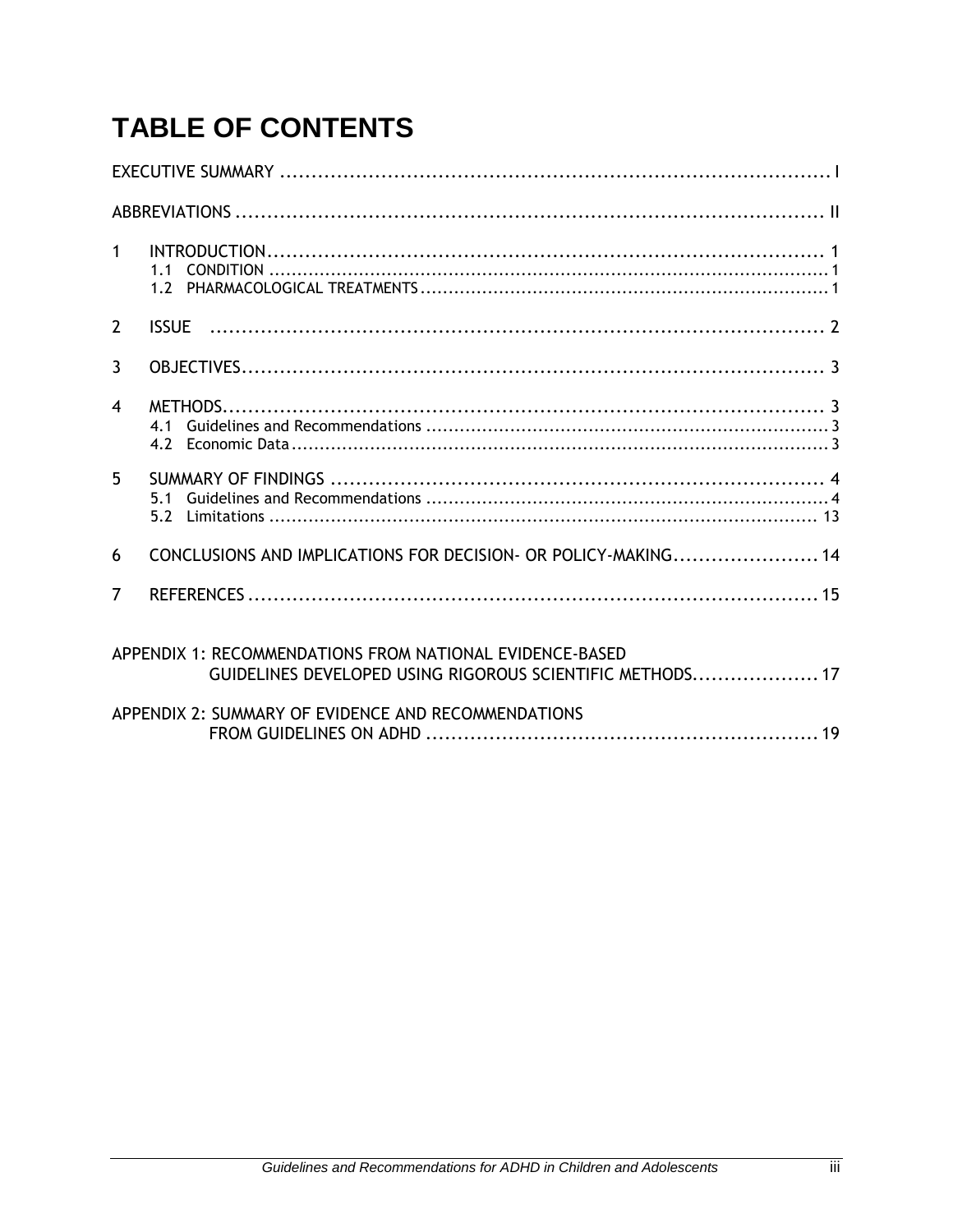## <span id="page-5-0"></span>**1 INTRODUCTION**

### <span id="page-5-1"></span>**1.1 CONDITION**

Attention-deficit/hyperactivity disorder (ADHD) is a developmental disorder that affects approximately one in 20 children.<sup>8</sup> Core symptoms include inattention, hyperactivity, and impulsivity. Some children with ADHD show symptoms of inattention and are not hyperactive or impulsive. Others show symptoms of hyperactivity-impulsivity only. In most cases, however, symptoms of both inattention and hyperactivity-impulsivity are present. The fourth edition of the *Diagnostic and Statistical Manual of Mental Disorders* (DSM) identifies three subtypes of ADHD:

- ADHD, Combined Type
- ADHD, Predominantly Inattentive Type
- ADHD, Predominantly Hyperactive-Impulsive Type.

The core symptoms of ADHD will often persist throughout a person's lifetime, and approximately one-half to two-thirds of children with ADHD will continue to have significant problems as adults.<sup>9</sup> Management of ADHD may involve a combination of pharmacological treatments, behaviour modifications, lifestyle changes, and counselling.

### <span id="page-5-2"></span>**1.2 PHARMACOLOGICAL TREATMENTS**

Stimulants, including methylphenidate (MPH) and amphetamines (AMP) such as dextroamphetamine (DEX), have been used for more than 50 years to treat symptoms of ADHD and are considered the pharmacological treatment of choice.<sup>10</sup>

Medications to treat ADHD are available in short-acting (SA) and long-acting (LA) formulations. SA formulations of MPH (e.g., Ritalin) and DEX (e.g., Dexedrine) are generally given two to three times daily.<sup>1</sup> They have been shown to be effective in reducing ADHD symptoms and provide dosing flexibility.<sup>2-4</sup> Compared with SA formulations, LA formulations are given less frequently but are more expensive and are not covered in all insurance plans.<sup>5</sup> Recommendations to use LA or SA formulations have not been developed based on evidence. Discourse on the use of LA formulations has centred on the following issues: compliance, social stigma, in-school dosing, and drug diversion.<sup>6,7</sup>

LA MPH stimulants include Concerta (extended-release MPH), generic extended-release MPH, and Biphentin (controlled-release MPH). LA AMP stimulants include Adderall XR (mixed salts AMP) and Vyvanse (lisdexamfetamine dimesylate). Strattera (atomoxetine) is a non-stimulant, LA medication indicated to treat ADHD. These medications are all indicated for the treatment of ADHD in patients aged six years and older. $<sup>1</sup>$ </sup>

In various publications,  $2-8,11$  LA formulations are also referred to as extended release (ER or XR) or modified release (MR), while SA formulations are also referred to as immediate release (IR).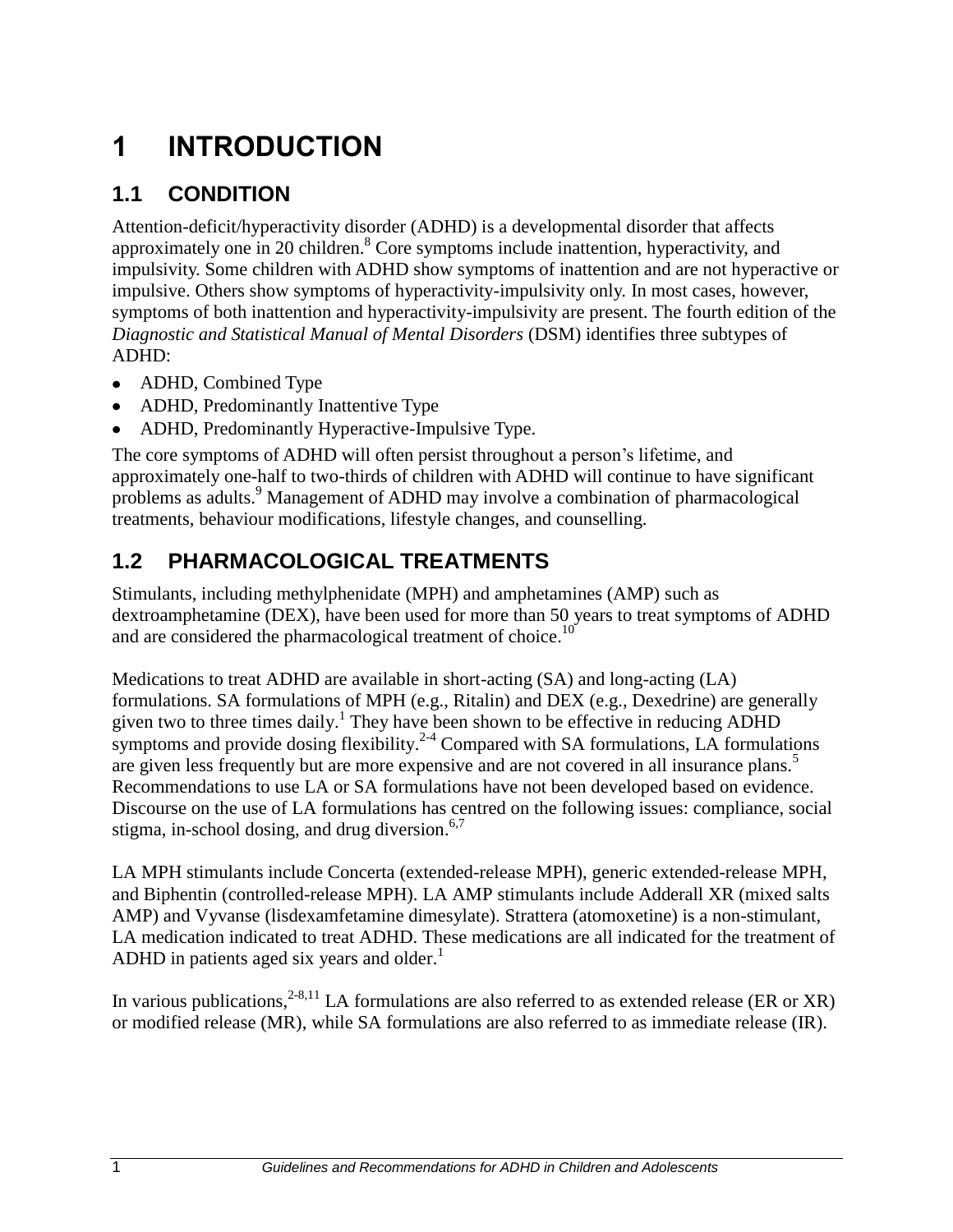## <span id="page-6-0"></span>**2 ISSUE**

In 2010, publicly funded drug plans in Canada spent more than \$35 million on LA formulations (see Figure 1), which represented 77% of total expenditures on ADHD medications (see Figure 2). As expenditures on ADHD medications continue to rise, health care decision-makers require evidence-based information on the issue of selecting the most appropriate formulation for treating ADHD in children and adolescents.





 $ADHD = attention-deficit/hyperactivity disorder; M = millions.$ 

Figure 1 results were prepared using data from Brogan Inc., a unit of IMS, PharmaStat®, Public Drug Plan databases, 2003-2010, but the analyses, conclusions, opinions and statements expressed are those of CADTH and not of Brogan Inc., a unit of IMS.



## **Figure 2: Share of Expenditures (%) by Short-Acting versus Long-Acting ADHD**

ADHD = attention-deficit/hyperactivity disorder.

Figure 2 results were prepared using data from Brogan Inc., a unit of IMS, PharmaStat®, Public Drug Plan databases, 2003-2010, but the analyses, conclusions, opinions and statements expressed are those of CADTH and not of Brogan Inc., a unit of IMS.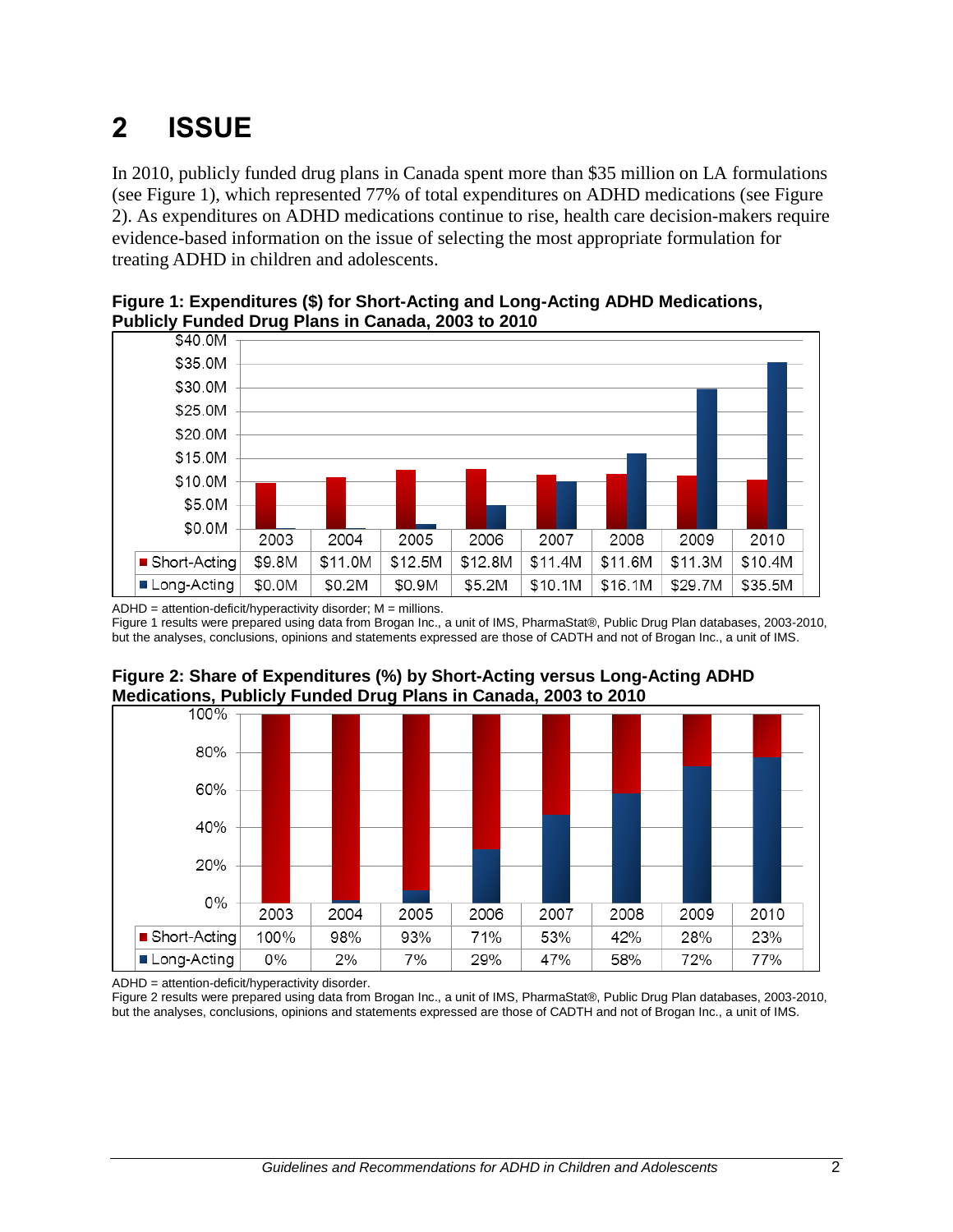## <span id="page-7-0"></span>**3 OBJECTIVES**

The objective of this report is to summarize the current clinical evidence and findings of guidelines and recommendations. The report was also designed to explore the current utilization patterns and costs associated with the use of LA and SA ADHD medications.

The information in this report is intended to help health care decision-makers, patients, health care professionals, health systems leaders, and policy-makers make informed decisions.

## <span id="page-7-1"></span>**4 METHODS**

### <span id="page-7-2"></span>**4.1 Guidelines and Recommendations**

A limited literature search was conducted on key resources including PubMed, ECRI, and Canadian and major international guidelines, as well as a focused Internet search. Methodological filters were applied to limit retrieval to guidelines. The search was also limited to English language documents published between January 1, 2006 and May 19, 2011.

Guidelines were included in the review if they were major national ADHD guidelines or produced by a recognized national organization and systematically developed. Relevant to the local environment, two Canadian guidelines were included.<sup>5,8</sup> The relevant population consisted of children and adolescents (aged  $\leq 18$  years). Guidelines were excluded if they were not systematically developed or were representative of a smaller jurisdiction (i.e., a US state), or a specific health care organization or health plan.

The Appraisal of Guidelines for Research & Evaluation (AGREE) instrument was used to evaluate the quality of the guidelines identified in the literature search.<sup>12</sup> Domains considered included scope and purpose, stakeholder involvement, rigour of development, clarity and presentation, applicability, and editorial independence. Numeric domain scores were not calculated. Instead, narrative assessment of each guideline is provided.

### <span id="page-7-3"></span>**4.2 Economic Data**

*The following information refers to the economic data presented in Figures 1 and 2 of the Issues section of the report.*

Aggregate-level data were obtained from IMS Brogan Inc. The IMS Brogan Inc. database is the largest source of drug payment information (i.e., administrative claims data) in Canada. IMS Brogan Inc. databases comply with federal and provincial privacy legislation.<sup>13</sup>

Aggregate-level data from public drug plans in Canada were available for nine of the 10 provinces (i.e., British Columbia, Alberta, Saskatchewan, Manitoba, Ontario, Québec, New Brunswick, Nova Scotia, and Newfoundland) and the Non-Insured Health Benefits (NIHB) Program. Aggregate-level data were not available for publicly funded programs in Prince Edward Island, Northwest Territories, Yukon Territory, and Nunavut Territory, because data from these programs are not provided to IMS Brogan Inc.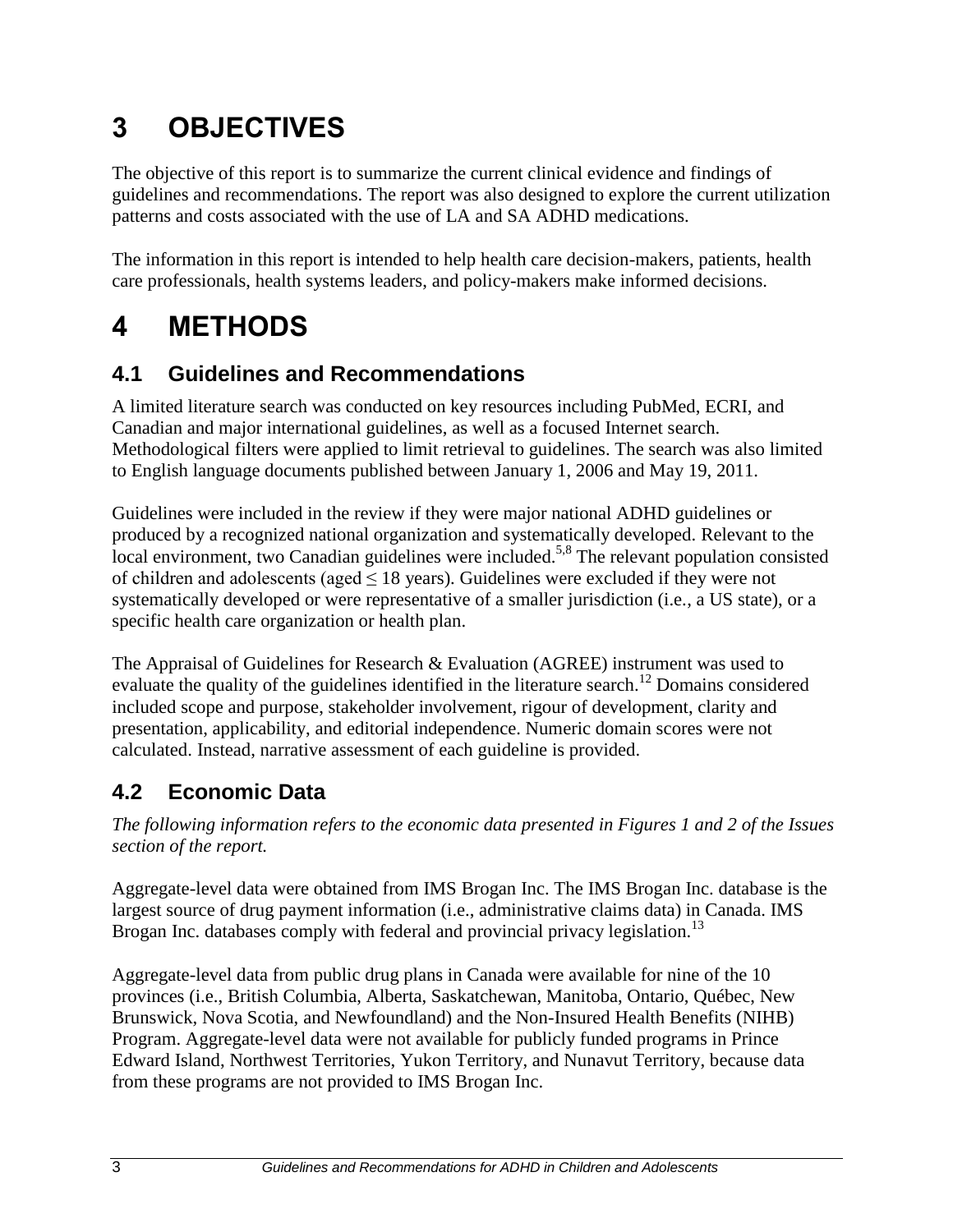ADHD medications that were identified in the IMS Brogan Inc. database for publicly funded drug plans are presented in Table 1.

**Table 1: Publicly Funded ADHD Medications in Canada (identified for the purpose of this report)**

| <b>Brand Name</b>                                        |                                |                       |  |
|----------------------------------------------------------|--------------------------------|-----------------------|--|
|                                                          | Available Strengths (mg)*      | Average Cost $(\$)^T$ |  |
| <b>Long-Acting Formulations</b>                          |                                |                       |  |
| <b>Adderall XR</b>                                       | 5, 10, 15, 20, 25, 30          | 82.52                 |  |
| (amphetamine mixed salts)                                |                                |                       |  |
| <b>Biphentin</b>                                         | 10, 15, 20, 30, 40, 50, 60, 80 | 48.18                 |  |
| (methylphenidate HCI)                                    |                                |                       |  |
| <b>Concerta</b>                                          | 18, 27, 36, 54                 | 73.58                 |  |
| (methylphenidate HCI)                                    |                                |                       |  |
| <b>Strattera</b>                                         | 10, 18, 25,40, 60, 80, 100     | 93.17                 |  |
| (a <i>tomoxetine)</i>                                    |                                |                       |  |
| <b>Vyvanse</b>                                           | 20, 30, 40, 50, 60             | 79.86                 |  |
| (lisdexamfetamine dimesylate)                            |                                |                       |  |
| <b>Short-Acting and Intermediate-Acting Formulations</b> |                                |                       |  |
| <b>Adderall</b>                                          | 20                             | N/A                   |  |
| (amphetamine mixed salts)                                |                                |                       |  |
| <b>Dexedrine</b>                                         | 5                              | 50.44                 |  |
| (dexamphetamine sulfate)                                 |                                |                       |  |
| <b>Dexedrine Spansule</b>                                | 10, 15                         | 46.08                 |  |
| (dextroamphetamine sulphate)                             |                                |                       |  |
| <b>Ritalin</b>                                           | 5, 10, 20                      | 9.35                  |  |
| (methylphenidate HCI)                                    |                                |                       |  |
| <b>Ritalin SR</b>                                        | 20                             | 14.54                 |  |
| (methylphenidate HCI)                                    |                                |                       |  |

Table 1 results were prepared using data from Brogan Inc., a unit of IMS, PharmaStat®, Public Drug Plan databases, 2003-2010, but the analyses, conclusions, opinions and statements expressed are those of CADTH and not of Brogan Inc., a unit of IMS. \* Strengths listed include available generic versions.

† Average cost (total cost divided by total claims) was calculated using 2010 data.

## <span id="page-8-0"></span>**5 SUMMARY OF FINDINGS**

### <span id="page-8-1"></span>**5.1 Guidelines and Recommendations**

Eight guidelines that addressed LA and SA medications for ADHD were identified. All guidelines were informed by evidence and include statements of consensus or best practice recommendations. The guidelines reviewed are found in Table 2.

Three national evidence-based guidelines were produced using rigorous scientific methods. These include guidelines by the Scottish Intercollegiate Guidelines Network (SIGN), the National Institute for Health and Clinical Excellence (NICE), and the Royal Australasian College of Physicians. Selected recommendations from these guidelines are found in Appendix  $1.^{2-4}$ .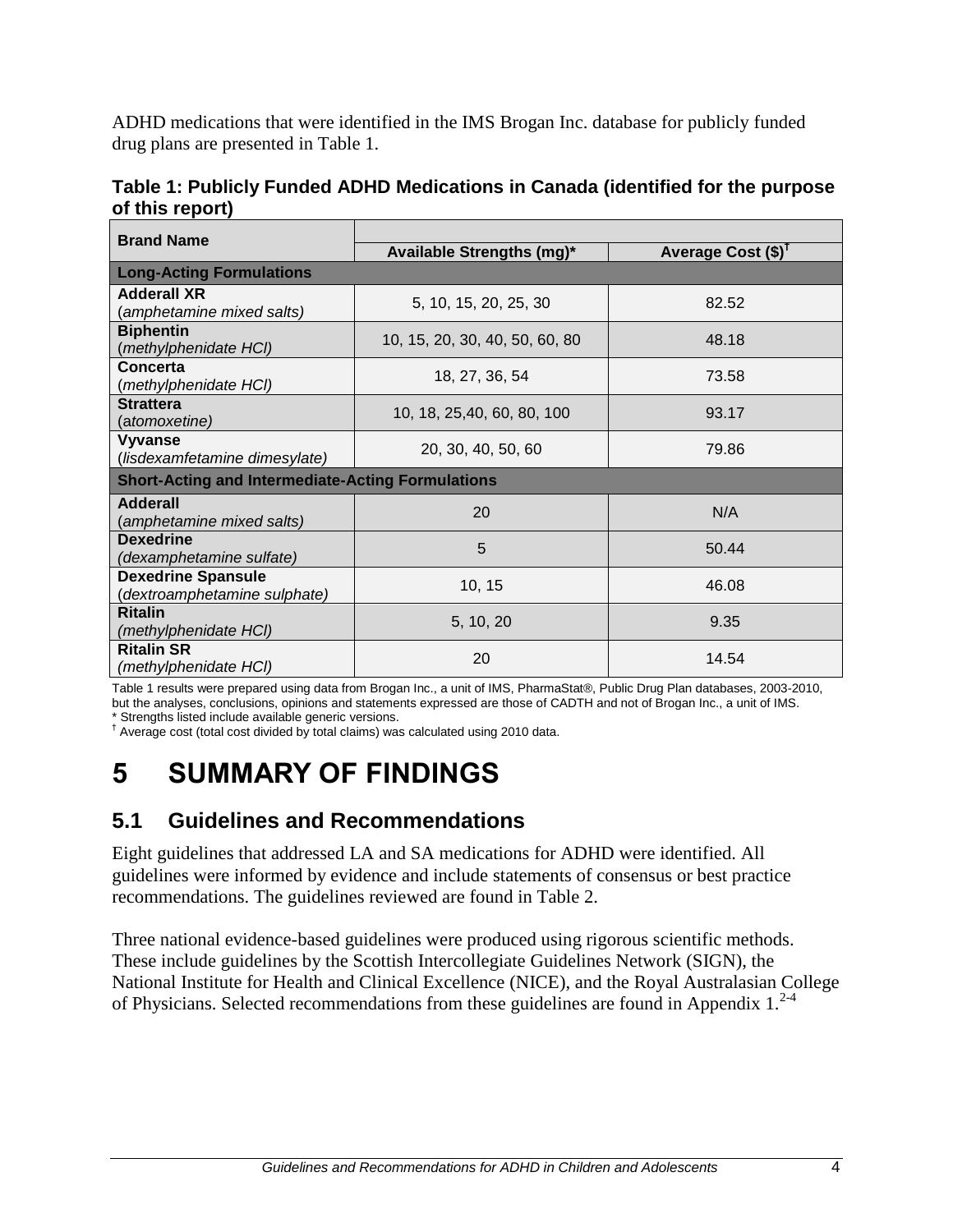| Organization                                                                          | Year of<br>Publication | <b>Title of Publication</b>                                                                                                          |
|---------------------------------------------------------------------------------------|------------------------|--------------------------------------------------------------------------------------------------------------------------------------|
| <b>Major National Guidelines</b>                                                      |                        |                                                                                                                                      |
| SIGN <sup>2</sup>                                                                     | 2009                   | Management of Attention Deficit and Hyperkinetic<br>Disorders in Children and Young People: A National<br><b>Clinical Guideline</b>  |
| NICE <sup>3</sup>                                                                     | 2009                   | Attention Deficit Hyperactivity Disorder: Diagnosis and<br>Management of ADHD in Children, Young People and<br>Adults                |
| Royal Australasian College of<br>Physicians <sup>4</sup>                              | 2009                   | <b>Australian Guidelines on Attention Deficit Hyperactivity</b><br>Disorder                                                          |
| <b>Additional Guidelines</b>                                                          |                        |                                                                                                                                      |
| CADDRA <sup>5</sup>                                                                   | 2011                   | Canadian ADHD Practice Guidelines (3 <sup>rd</sup> Edition)                                                                          |
| CPS (Feldman et al) <sup>8</sup>                                                      | 2009                   | Extended-release Medications for Children and<br>Adolescents with Attention-Deficit Hyperactivity Disorder                           |
| AACAP <sup>11</sup>                                                                   | 2007                   | Practice Parameter for the Assessment and Treatment<br>of Children and Adolescents with Attention-<br>Deficit/Hyperactivity Disorder |
| AACAP (Gleason et al) <sup>6</sup>                                                    | 2007                   | Psychopharmacological Treatment for Very Young<br><b>Children: Contexts and Guidelines</b>                                           |
| European Society of Child and<br><b>Adolescent Psychiatry</b><br>(Banaschewski et al) | 2006                   | Long-acting Medications for the Hyperkinetic Disorders:<br>A Systematic Review and European Treatment<br>Guideline                   |

#### **Table 2: Evidence-based Guidelines for ADHD**

AACAP = American Academy of Child & Adolescent Psychiatry; CADDRA = Canadian ADHD Resource Alliance; CPS = Canadian Paediatric Society; NICE = National Institute for Health and Clinical Excellence; SIGN = Scottish Intercollegiate Guidelines Network

### **SIGN (2009) National Clinical Guideline on ADHD**

In 2009, SIGN published a national clinical guideline on the management of attention-deficit and hyperkinetic disorders (ADHD/HKD) in children and young people, which is an update of a  $2001$  guideline.<sup>2</sup> This clinical guideline was developed using a standard methodology based on a systematic review of the evidence. The complete guideline development methodology is found on the SIGN website. $^{14}$ 

The overall aim of the guideline was to provide a framework for the evidence-based assessment and management of ADHD/HKD from which multidisciplinary and multi-agency approaches could be developed locally. The Guideline Development Group was multidisciplinary, including practising clinicians and patient or caregiver representatives. In addition, SIGN provided support for guideline development, literature review, and facilitation.

There was a clear link between recommendations and the supporting evidence. The recommendations were specific and easily identifiable, and levels of supporting evidence and grades of recommendations were stated. A number of independent expert referees reviewed the guideline. NHS Quality Improvement Scotland funded the guideline. All members of the guideline development group made declarations of interest.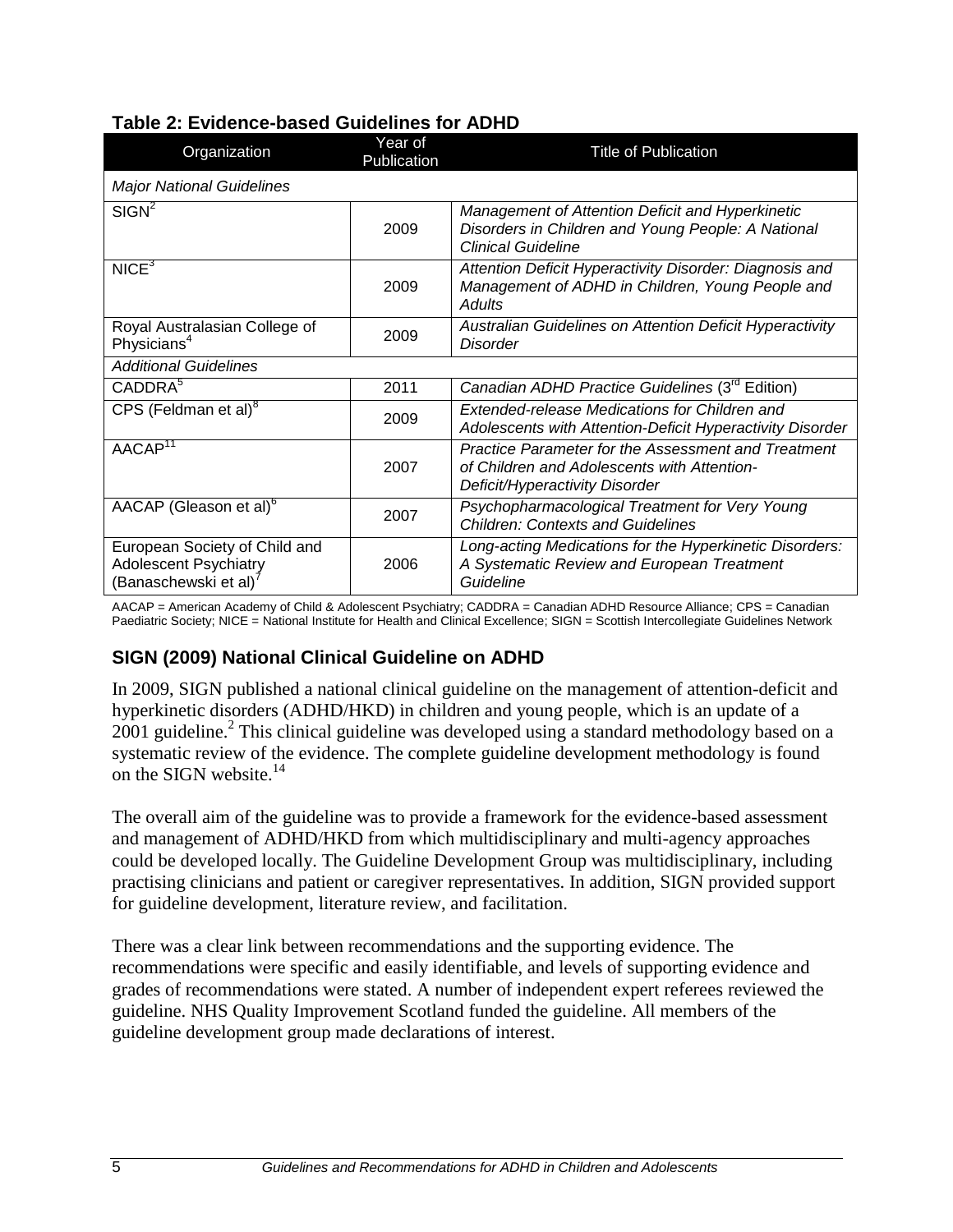#### *Summary of recommendations from SIGN*

#### *Evidence-based:*

- a) SIGN recommends treatment of children with severe ADHD using stimulants as the first choice of medications. (Grade A.)
- b) Atomoxetine is recommended in children where psychostimulant medication is not appropriate, not tolerated, or is ineffective. (Grade A.)

*Grade A*: at least one meta-analysis, systematic review, or good quality randomized controlled trial (RCT), and directly applicable to the target population

#### *Consensus-based (good practice):*

- a) LA medications should be considered if there is a likelihood of diversion.
- b) When selecting a formulation, clinicians should consider practical issues of convenience and applicability on an individual case basis.

#### **Australian Guidelines on ADHD (2009)**

Since November 2009, the Royal Australasian College of Physicians has provided access to draft Australian guidelines on ADHD.<sup>4</sup> This is an extensive guideline that includes recommendations and a discussion of the supporting evidence for all aspects of the diagnosis and treatment of ADHD. The guidelines are available in draft because a formal conflict of interest investigation into a researcher has not been completed in the United States.

In May 2011, the conflict of interest allegations had not been resolved, so the National Health and Medical Research Council (NHMRC) decided to convene a working party to develop clinical practice points (CPPs) to ensure up-to-date clinical advice on ADHD. The website noted that "the final CPPs will be provided to the Minister for Mental Health and Ageing for his consideration and possible public consultation, by the end of September 2011."<sup>15</sup>

In June 2011, the website stated, "while the work of this US-based researcher is referenced in the draft Guidelines, the researcher has not been involved in any way in the production of the Guidelines."<sup>15</sup> NHMRC guideline development processes were followed. The complete guideline development process was available as a separate appendix.<sup>16</sup> Steps included a literature review, stakeholder consultation, public consultation, email, and face-to-face meetings. As a result, until an update to the guidelines is ready, NHMRC will continue to provide access to the 2009 draft guidelines as an information resource.<sup>15</sup>

The aim of these guidelines was to support and inform the care of individuals with ADHD by providing a series of recommendations to guide assessment, management, and care. The guidelines apply to the care of preschoolers, children, adolescents, and adults with ADHD. They are intended to provide a framework based on the best available evidence that can be adapted to local needs and resources, and individual circumstances. The guideline development group included experts from key professional disciplines, including pediatrics, child and adolescent psychiatry, adult psychiatry, psychology, general practice, and education, as well as consumers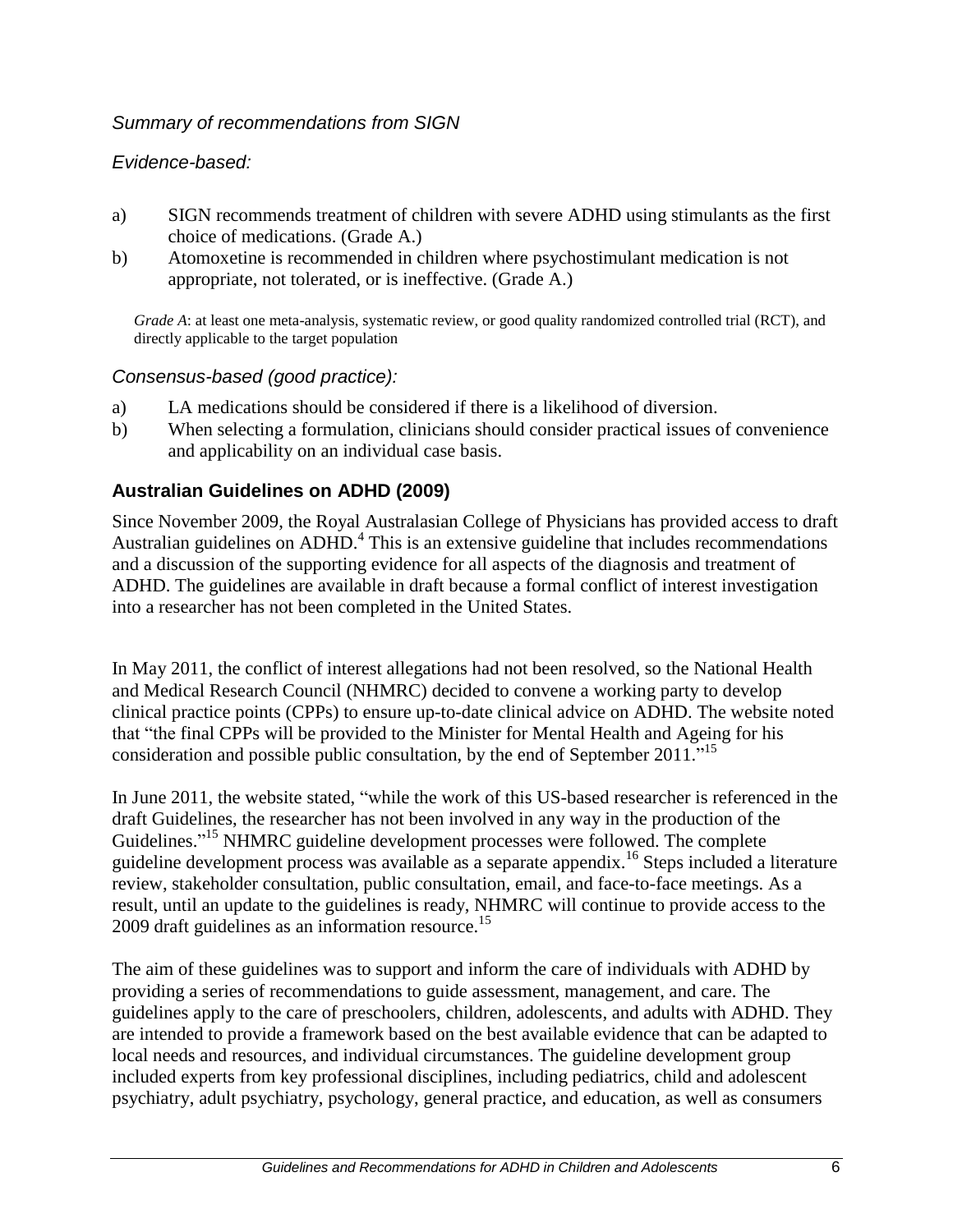and caregivers. These guidelines addressed social and economic considerations in the treatment of ADHD, including the economic burden of ADHD and the cost-effectiveness of treatment.

The method for formulating the recommendations was clearly described. In the document, the research question, summary evidence statements (with level of evidence), and resulting recommendations were provided, followed by the research evidence. For areas of practice not addressed by current research, recommendations were developed based on the consensus opinion of the clinicians, educators, and consumers from the reference group. Funding for these guidelines was provided by the Australian Government's Department of Health and Ageing. Conflicts of interest were recorded for each member of the development group.

#### *Summary of recommendations from the Australian guidelines*

### *Evidence-based:*

- a) Where severe, impairing ADHD is present, treatment with stimulants (MPH or DEX) should be considered as a first-line pharmacological treatment. (Grade A.)
- b) The choice of IR-MPH or ER-MPH depends on the symptom profile, as well as individual child and parent or caregiver preferences. (Grade A for children, grade B for adolescents.)
- c) Atomoxetine should be considered for children and adolescents with severe ADHD who do not respond to or are intolerant of stimulant medication, or in whom stimulant medication is contraindicated. (Grade B.)

*Grade A*: Body of evidence can be trusted to guide practice. *Grade B*: Body of evidence can be trusted to guide practice in most situations.

#### *Consensus-based (best practice):*

- a) Not all people with ADHD require pharmacological management. Medications should only be used when symptoms are pervasive across settings and cause significant impairment in academic, social, or behavioural function.
- b) IR forms should be the initial treatment, to titrate to the optimal dose, and they may be the preferred maintenance therapy for various reasons; for example, flexibility of dosing. If starting on IR stimulants, consideration should be given to changing to an ER form once the optimal dose has been established. This can help to avoid the stigma and inconvenience of taking medication at school.
- c) Atomoxetine may be considered as the first-line medication if there is comorbid substance abuse, severe tic disorder, or anxiety disorder.

### **NICE (2009) Clinical Guideline on ADHD**

In 2009, NICE published a clinical practice guideline on the diagnosis and management of ADHD in children, young people, and adults.<sup>3</sup> A technology appraisal on "methylphenidate, atomoxetine and dexamfetamine for the treatment of ADHD in children and adolescents" informed the recommendations on drug treatment.<sup>17</sup> The clinical practice guideline is high quality and was developed based on methods outlined in the NICE Guideline Manual.<sup>18</sup> Steps in developing this guideline included a literature review, stakeholder consultation, public consultation, and face-to-face meetings.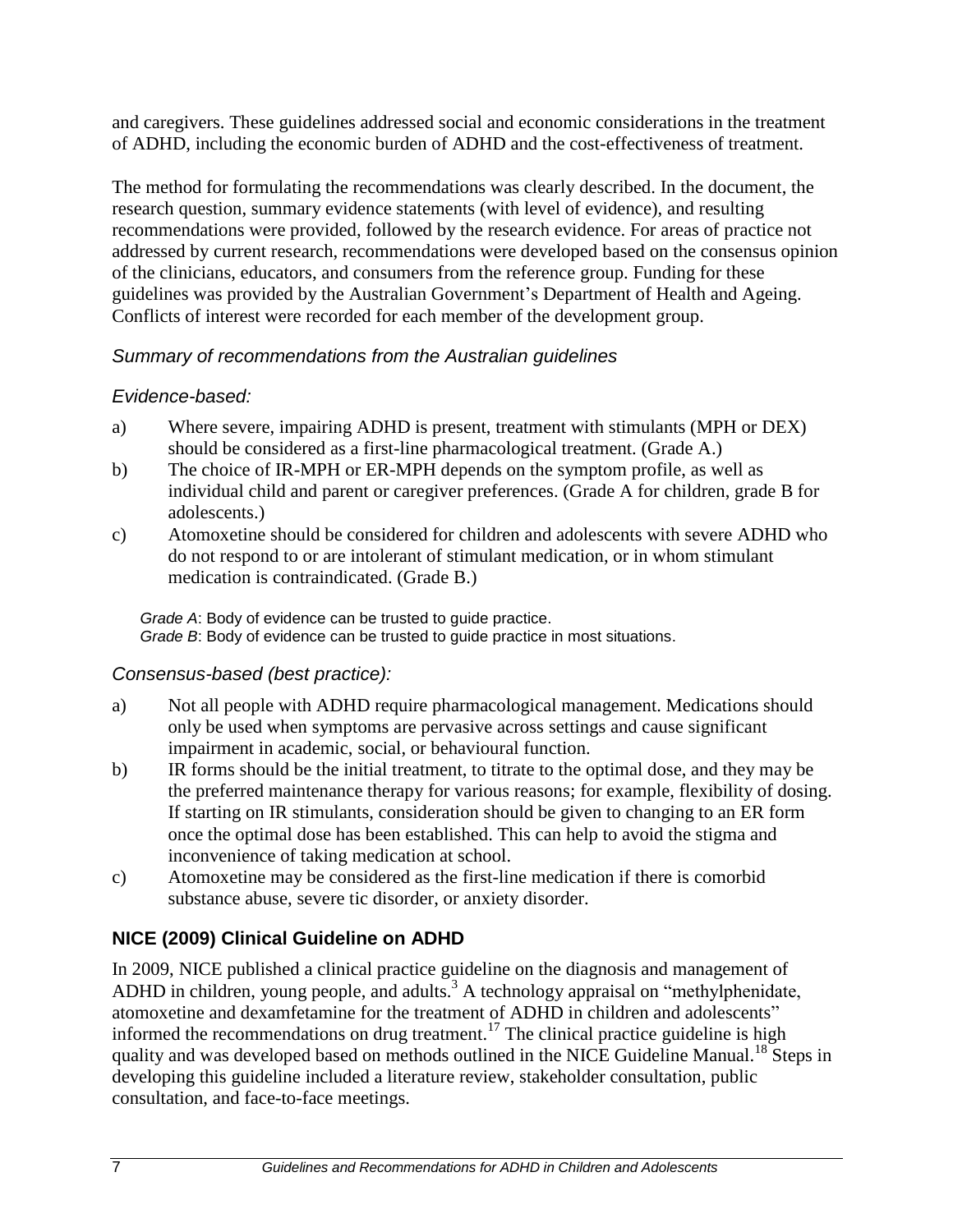The aim of the NICE guideline was to advise on the treatment and management of ADHD. It is considered a patient-centred, evidence-based guideline and is relevant for children (older than three years), young people, and adults with ADHD. The guideline development group consisted of health care professionals, lay representatives, and technical experts. Consulted stakeholders included service users and caregivers, professional groups, and manufacturers. Health economic evidence was assessed and incorporated into the recommendations.

The guideline review process is available in a flow chart in the guideline (p. 47). The method for formulating the recommendations was clearly described. The guideline was developed over a series of meetings, in which clinical questions and clinical evidence were reviewed and assessed and recommendations formulated and reviewed. Recommendations were evidence based, where possible, and if evidence was not available, informal consensus methods were used. Recommendations were specific and easily identifiable and an extensive evidence review for each topic was provided. Various stakeholders reviewed the guideline extensively prior to publication. This guideline was commissioned by NICE and developed within the National Collaborating Centre for Mental Health (NCCMH). Conflicts of interest for each member of the Guideline Development Group were recorded.

An extensive review of the evidence for drug treatment of ADHD is provided. The quality of evidence for each drug or topic was rated. Following the evidence review is a summary and a list of recommendations. Individual recommendations were not assigned a level for the supporting evidence on which they were based or a strength of recommendation. Therefore, it is not clear to what extent each recommendation is based on evidence or expert opinion.

#### *Summary of recommendations from NICE*

- a) Drug treatment is not indicated as the first-line treatment for all school-aged children and young people with ADHD. It should be reserved for those with severe symptoms and impairment. Where drug treatment is considered appropriate, MPH, atomoxetine, and DEX are recommended.
- b) If there is a choice of more than one appropriate drug, the product with the lowest cost should be prescribed.
- c) To improve adherence to drug treatment, simple drug regimens (for example, once-daily MR doses) are recommended for people with ADHD.
- d) The decision regarding which product to use should be based on factors including:
	- specific issues regarding compliance; i.e., midday treatment dose at school
		- the potential for drug diversion and/or misuse
		- the preferences of the child or adolescent and/or his or her parent or guardian.
- e) When prescribing MPH for the treatment of children or young people, MR preparations should be considered for the following reasons:
	- convenience
	- improving adherence
	- reducing stigma (does not need to take medication at school)
	- reducing problems schools have in storing and administering controlled drugs
	- their pharmacokinetic profiles.
- f) Alternatively, IR preparations may be considered if more flexible dosing regimens are required, or during initial titration to determine correct dosing levels.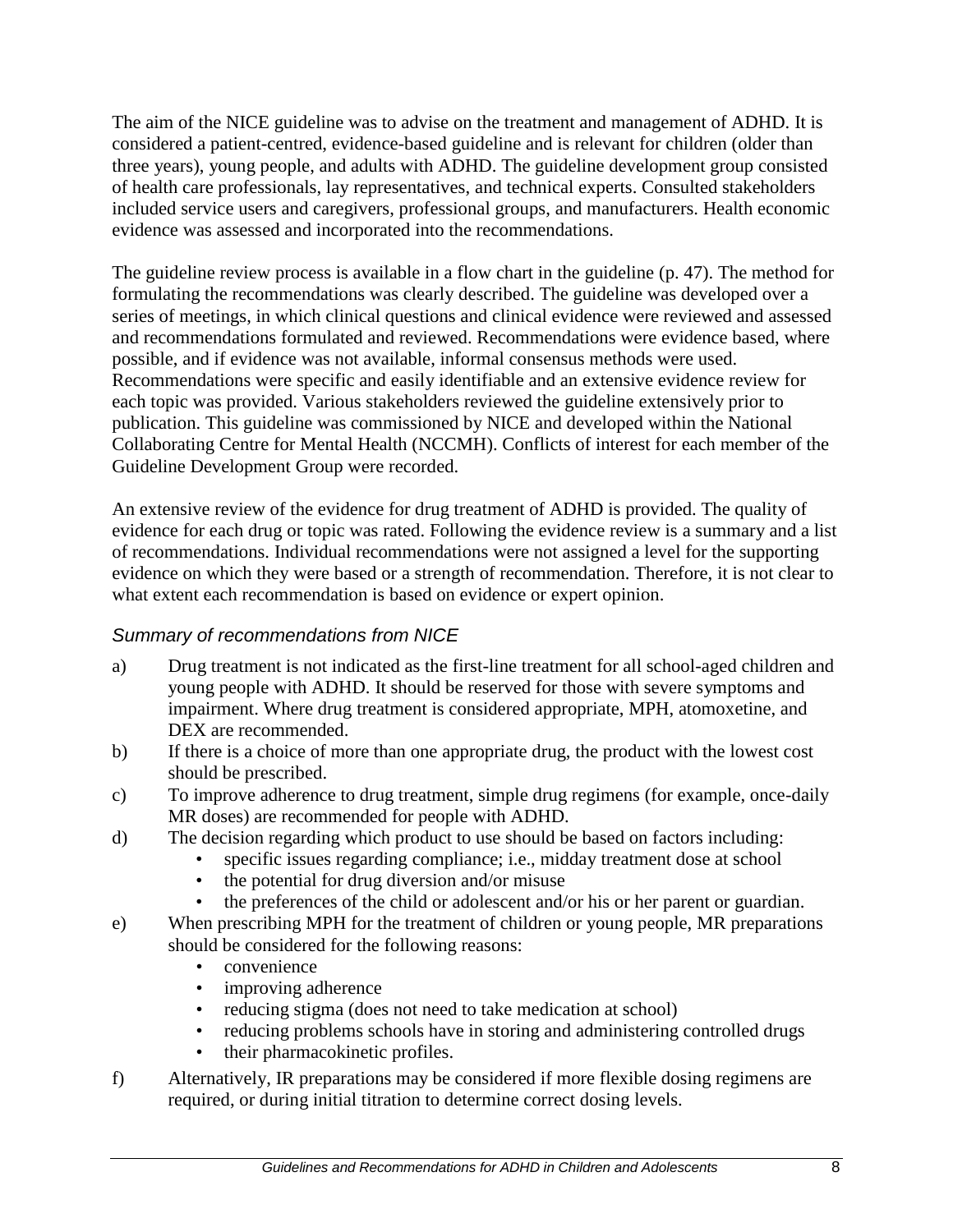g) Consider atomoxetine if MPH has been tried and has been ineffective at the maximum tolerated dose, or if intolerant to low or moderate doses of MPH.

#### **Additional ADHD Guidelines**

Five additional ADHD guidelines were identified that included recommendations on LA versus SA drugs in children and adolescents. These guidelines varied with regard to their methodological quality. Recommendations on the use of LA versus SA drugs, along with relevant statements of evidence from each guideline, are found in Appendix 2.

In 2011, the Canadian ADHD Resource Alliance (CADDRA) published the third edition of its Canadian ADHD Practice Guidelines. <sup>5</sup> CADDRA is a national, independent, not-for-profit association with members from family practice, pediatrics, psychiatry, psychology, and other health professions. No objective or clinical question was specified for the guideline, but the authors included a list of core principles for the treatment of ADHD. The targeted users of the guideline are Canadian physicians who diagnose and treat ADHD, and the guideline applies to patients and their families living with ADHD.

Strengths of this guideline include the tools available for physicians and patients. Information, diagnostic instruments, forms, and scales that have been selected based on their validity, reliability and accessibility can be downloaded. These guidelines are considered an active document that will be revised online as new information comes available.

The major limitation is the lack of rigour used in the development of this guideline. For example, the methods used to search for evidence were not specified and no criteria were described for selecting the evidence. Specific recommendations were not identifiable and there was no link between recommendations and the supporting evidence. The authors state that evidence-based data were cited in the literature detailed in the reference section, and consensus-based statements were identified in the text. The introduction to the guideline states, "Consensus decisions have been made if there was no current evidence-based data available to deal with a specific clinical issue or where evidence-based data may have been impractical in the Canadian environment" (p. v).

CADDRA is an active advocacy group. Several statements were made in the document about the cost of many ER preparations, which are "beyond the reach" of many patients without extended health insurance: "CADDRA continues to advocate for a resolution of this problem at the government level" (p. 57). The Guidelines Committee "recommends that all medication approved for ADHD treatment should be accessible and covered by provincial drug plans" (p. 67). This advocacy, combined with a lack of supporting evidence for the group's recommendations, creates significant bias that threatens the validity of the recommendations.

Individual recommendations are not assigned a level for the supporting evidence on which they were based, or a strength of recommendation. Therefore, it is not clear to what extent each recommendation is based on evidence or expert opinion.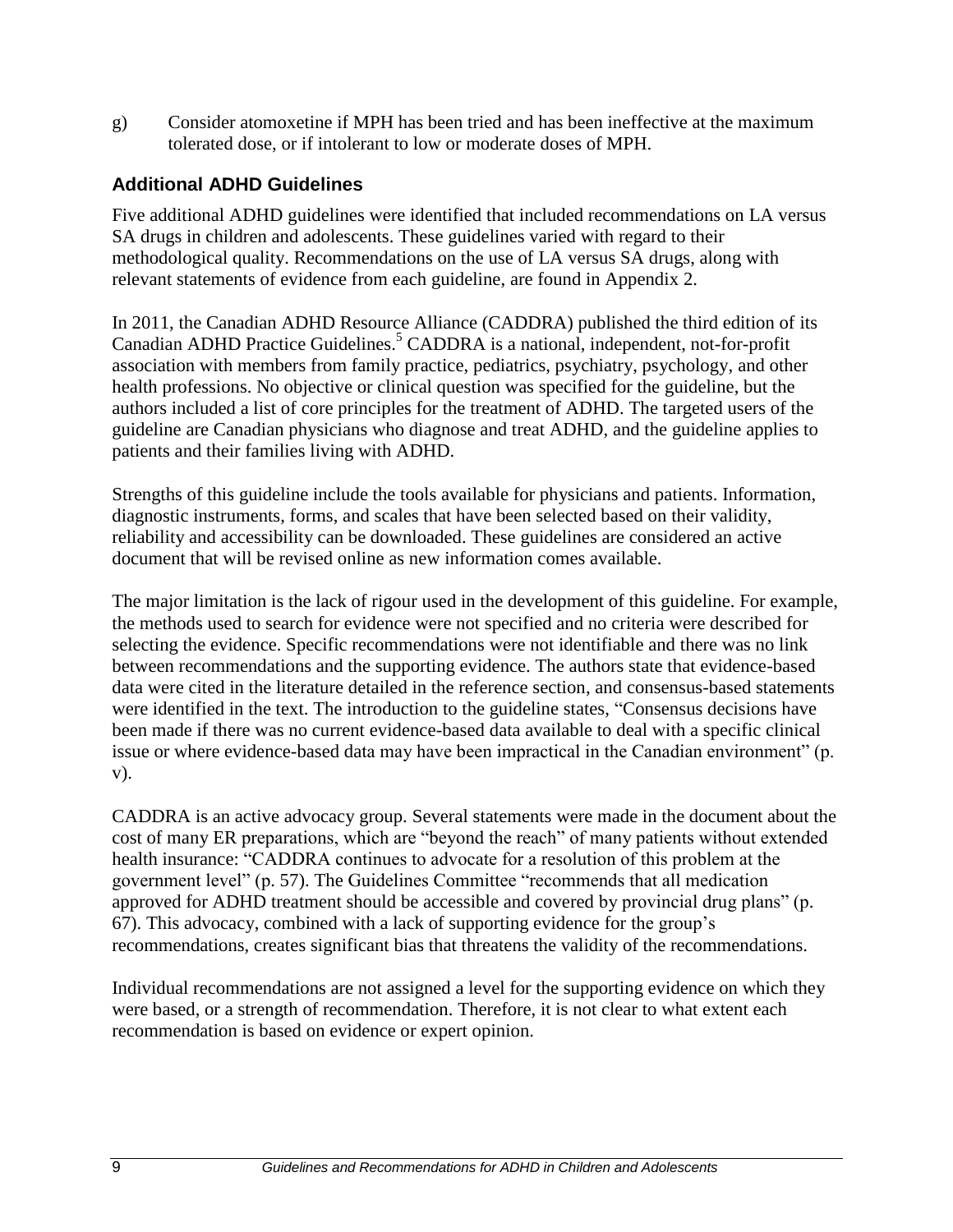#### *Recommendations*

- a) LA preparations, including Adderall XR, Biphentin, Concerta, Strattera, and Vyvanse, are recommended as first-line treatment of ADHD.
- b) SA and intermediate-acting preparations are listed as second-line or adjunctive agents.

In 2009, the Canadian Paediatric Society published a statement on "extended-release medications for children and adolescents with attention-deficit disorder."<sup>8</sup> The objective of the statement was to critically appraise the evidence for the relative effectiveness of XR versus IR medications and to make recommendations for their appropriate use in the treatment of ADHD. The statement was targeted at physicians prescribing medication for ADHD.

Strengths included a clearly described scope and purpose. Stakeholder involvement included physicians but not patients or their families. Key recommendations were specific, unambiguous, and easily identifiable. The authors of the paper indicated that they had no conflicts of interest to declare. The major limitation is the lack of rigour of development. Clinical questions were not provided, and although the search strategy was detailed, the criteria for selecting the evidence and the methods for formulating the recommendations were not provided. The statement indicates that the quality of the studies was appraised, although the details of the appraisal of individual studies or systematic reviews were not provided. References were provided throughout the statement. There was no link between the recommendations and the supporting evidence and no levels of evidence were assigned. Therefore, it is not clear to what extent each recommendation is based on evidence or expert opinion.

This statement made the distinction between "efficacy" and "effectiveness," defining efficacy as how well a treatment works under tightly controlled study conditions, and effectiveness as how well a treatment works in a natural, real-world setting. The statement identified that cost is the major barrier to accessing XR preparations, and recommended that industry, private health insurance companies, and government work together to make these medications more accessible to all children with ADHD. No specific solutions were provided.

#### *Recommendations*

a) The authors acknowledge that the efficacy of IR and XR preparations are similar, as demonstrated through RCTs. Although not necessarily more efficacious than IR medication, the authors feel the XR preparations are more effective than IR and less likely to be diverted. Therefore, the authors recommend that XR preparations should be considered as first-line therapy.

In 2006, Banaschewski et al. published a supplement to European guidelines (2004) to provide recommendations about the use of LA medications for the hyperkinetic disorders.<sup>7</sup> The guideline was developed by a panel of experts from several European countries, including academic clinicians and clinical researchers. The author meetings were funded by several companies and authors' expenses were also paid. Potential conflicts of interests were declared.

The authors identified the clinical questions. The guideline states that a systematic review of published and unpublished trials was completed. Details of the search were not provided,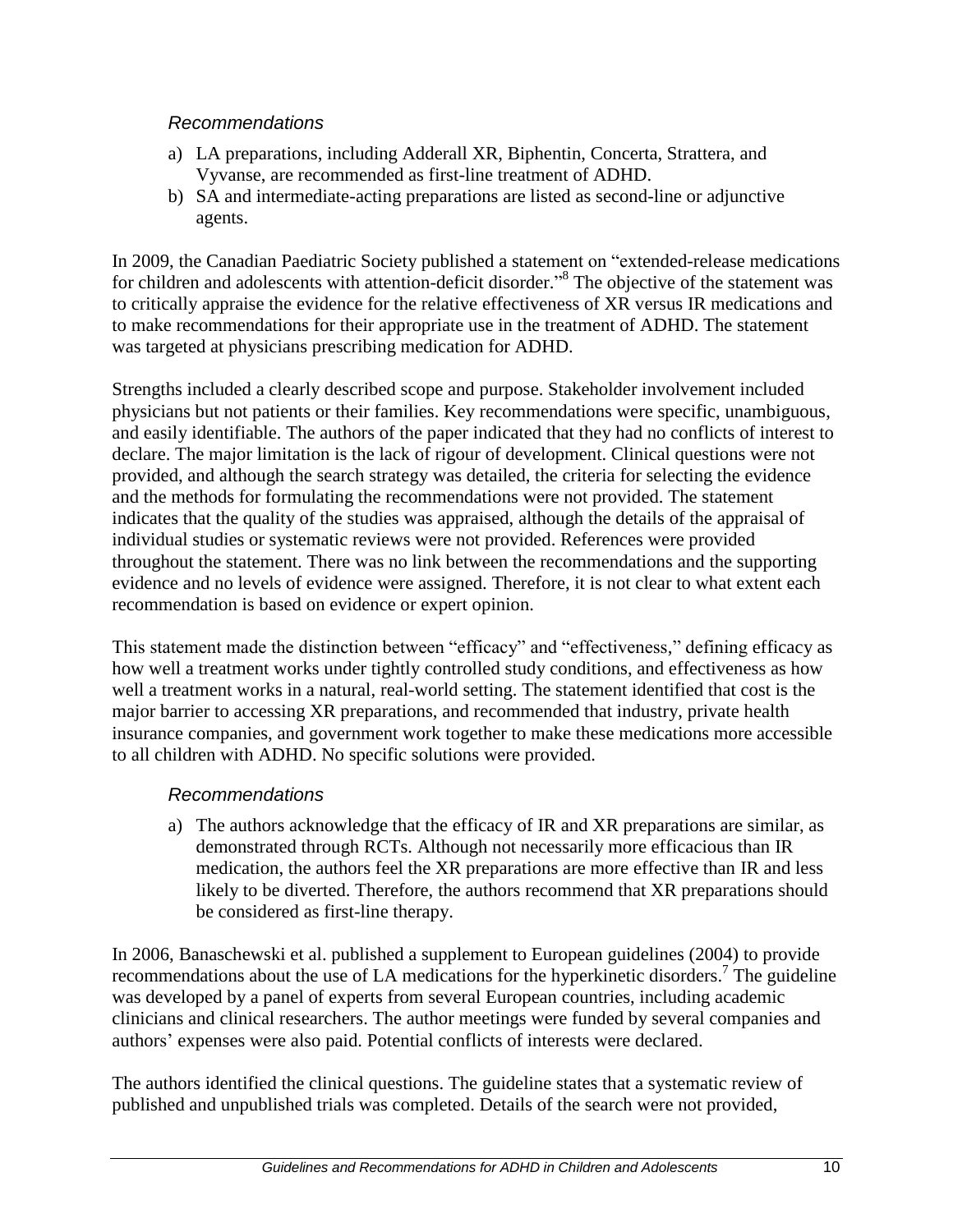although it was stated that the authors used recent systematic reviews by NICE and SIGN to identify papers. They also referred to recent meta-analyses. In addition, the manufacturers were asked to submit information (published and unpublished). A "quantitative review of data" was also conducted, including the calculation of effect sizes using standard methodology. The criteria for selecting the evidence were not described. The methods for formulating the recommendations were not specified, although the method of guideline development was described as "iterative." Drafts of the paper were exchanged and discussed iteratively and all authors subscribed to the final document (and recommendations). There was a method for resolving disagreements, but in the end, all conclusions were unanimous. The paper included a narrative summary of each conclusion and a scientific examination of the data.

Strengths include the description of the guideline process and the clear presentation of the recommendations. Limitations include the lack of patient input. For each recommendation, there is a discussion of the supporting evidence and levels of evidence are assigned to certain, but not all, statements within the discussion.

#### *Evidence statements*

- a) XR preparations are superior to placebo and some are equivalent to multiple doses of IR methylphenidate. (Grade A.)
- b) LA stimulants have similar effect sizes than IR stimulants (level 1a), while effect sizes for non-stimulants (atomoxetine) are somewhat smaller.
- c) SR medications may be less prone to abuse because they tend to have a slower rate of onset than IR. (Grade C.)
- d) Key advantages of IR: lower cost and flexibility of dosages. (Consensus.)
- e) Key advantages of LA: potential reduction of stigma at school, improved compliance, and possible reduced risk of misuse. (Consensus.)

*Level 1a:* the authors assigned a level of 1a; however, this does not match the grading systems described in the paper.

*Grade A*: at least one meta-analysis, systematic review, or good quality RCT, and directly applicable to the target population.

*Grade C*: well-conducted case control or cohort studies; directly applicable to target population.

#### *Recommendations*

- a) LA preparations should be available and used.
- b) They should not replace SA drugs (which will be the initial treatment for many children, for reasons of cost and flexibility of dosing). Individual clinical choice will determine the choice of formulation used.

The American Academy of Child & Adolescent Psychiatry (AACAP) published two guidelines on the treatment of ADHD. The *Practice Parameter for the Assessment and Treatment of Children and Adolescents with Attention-Deficit/Hyperactivity Disorder* was published in July 2007 and *Psychopharmacological Treatment for Very Young Children: Contexts and Guidelines* was published in December 2007.<sup>6,11</sup>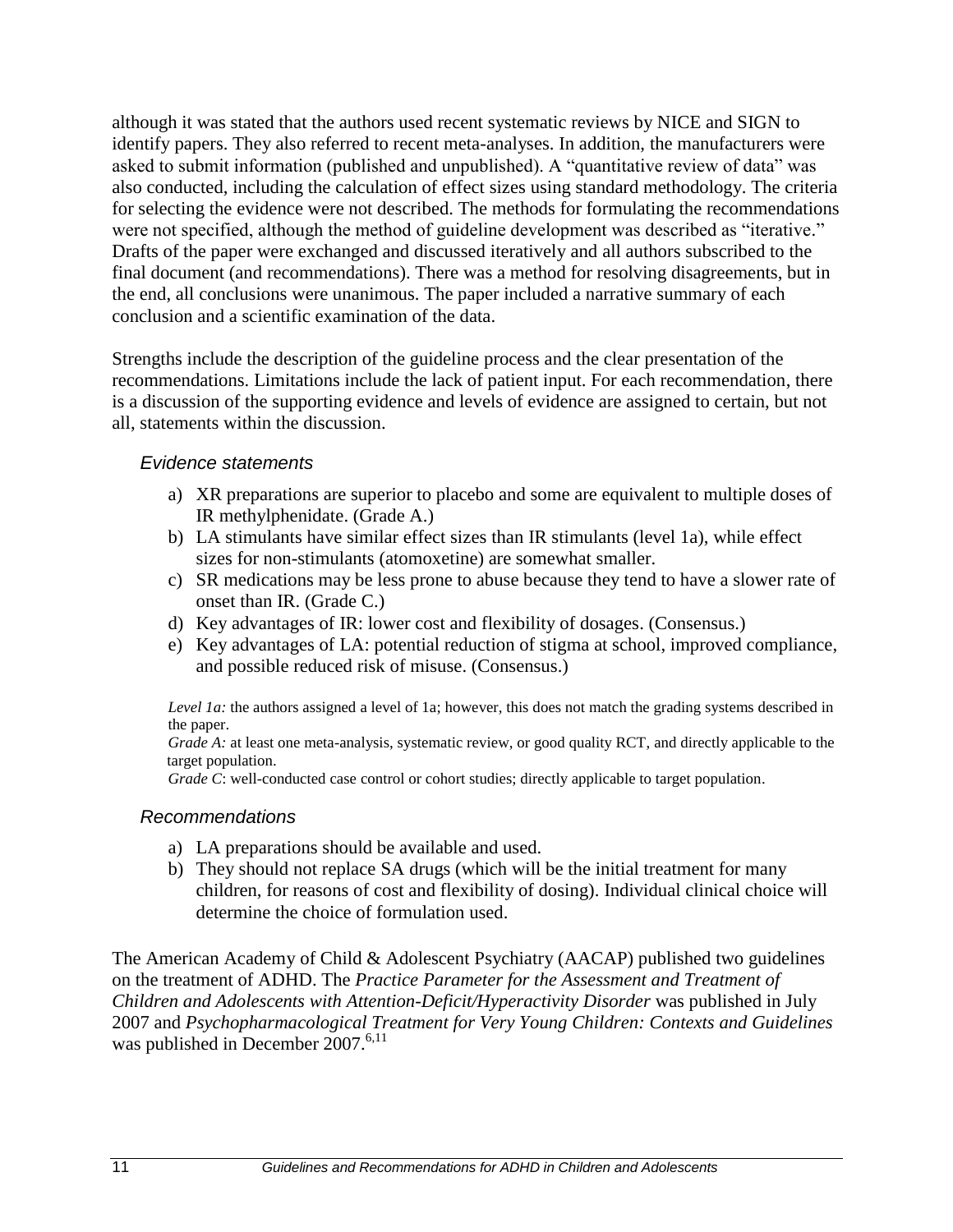The objective of the practice parameter was to describe the assessment and treatment of children and adolescents with ADHD, based on the current scientific evidence and clinical consensus of experts in the field.<sup>11</sup> The Working Group consisted of academic clinicians and researchers. The parameter was targeted at clinicians who treat children and adolescents with ADHD. Clinical questions were not defined, although areas of discussion included clinical evaluation, comorbid conditions, research on the etiology, and interventions. The funding body for this Working Group and development of the practice parameter was not clear, although it was sponsored by the AACAP. Conflicts of interest for all members of the panel were recorded.

Details of the systematic literature search were provided, including databases searched from 1996 to 2006. In addition, bibliographies were reviewed and references were included from the previous version of the parameter. Articles were included if they "appeared to inform the field on the diagnosis and/or treatment of ADHD." Priority was given to recent authoritative reviews of literature and recent treatment studies within the previous two to three years. Treatment recommendations were based on empirical evidence and clinical consensus and were graded according to the strength of the underlying empirical and/or clinical support. The methods for formulating the recommendations were not described. The overall recommendations on best treatment practices were stated with a strength of underlying evidence, followed by a discussion of the supporting evidence. Specific recommendation statements about the use of LA agents were found within the text, and referenced. Individual references were not assigned a level of evidence and therefore it not clear to what extent each recommendation is based on evidence or expert opinion. Additional limitations included the lack of patient or family involvement.

#### *Evidence statements*

- a) LA formulations are as efficacious as the IR forms and have been shown to be efficacious in adolescents as well as children (reference cited).
- b) Advantages of LA: greater convenience for patient and family; enhanced confidentiality at school (no dose given at school); greater compliance (no references cited).
- c) Disadvantages of LA: may have greater problematic effects on evening appetite and sleep (no references cited).
- d) LA MPH may improve driving performance in adolescents relative to SA MPH (reference cited; RCT).
- e) SA stimulants are often used as initial treatment in small children  $(< 16 \text{ kg})$  for whom there are no LA forms in sufficiently low dose (no references cited).

*Although references were cited for some statements, the level of evidence was assigned for only one statement (see above statement (d)).* 

#### *Recommendations (found within the body of the text)*

- a) Stimulants are recommended first-line treatment for ADHD. No specific formulation is recommended; it is the sole choice of the family and the clinician as to which agent should be used; each patient's treatment must be individualized.
- b) Atomoxetine may be considered as the first-line agent for ADHD in individuals with an active substance abuse problem, comorbid anxiety, or tics.

The aim of the AACAP Working Group on Medication Treatment in Very Young Children was to develop best-practice algorithms for the use of psychopharmacological agents in preschool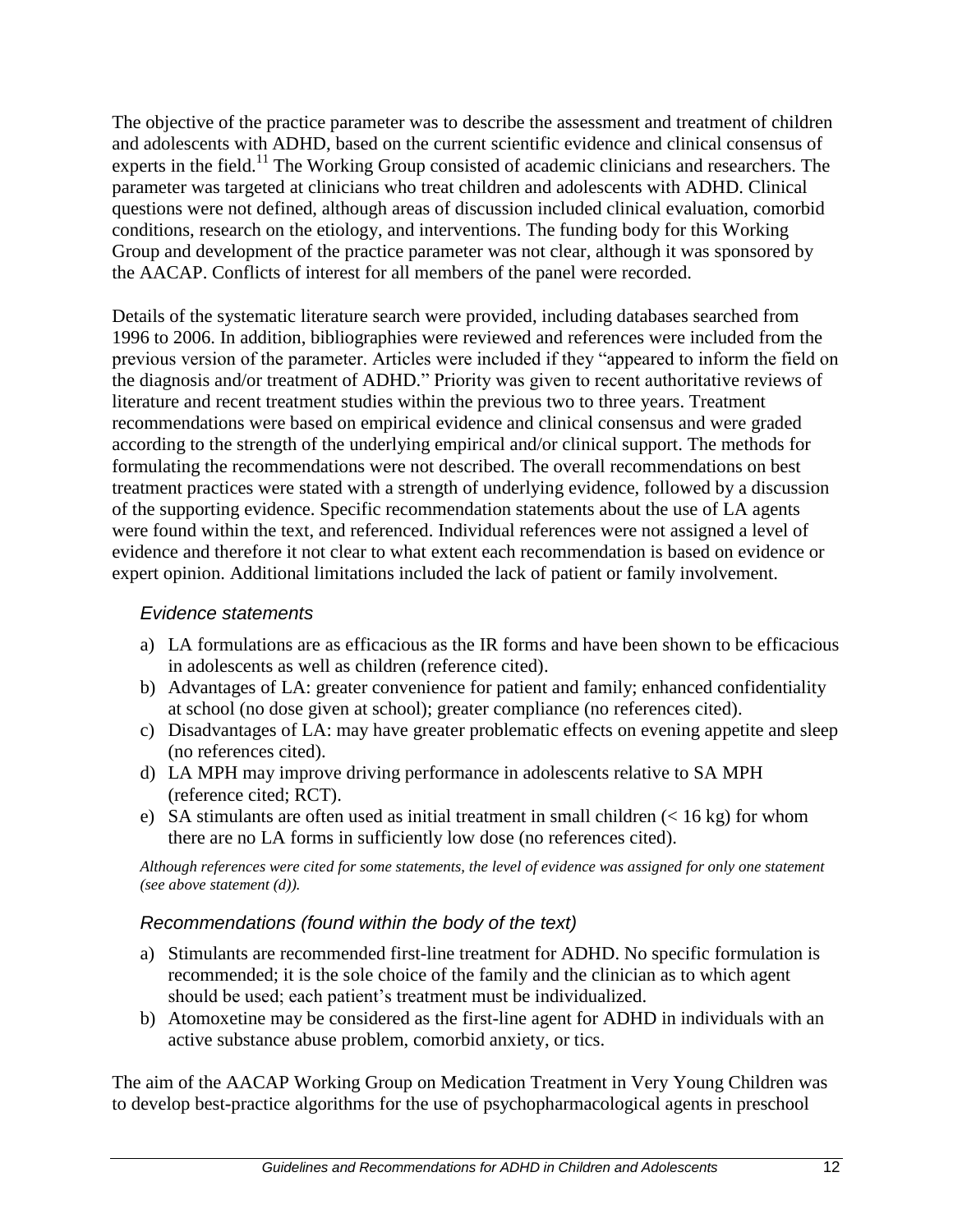children, based upon literature review, clinical experience, and expert consensus. 6 The Working Group included professionals with expertise in early childhood psychiatric disorders, psychopharmacology, pediatrics, psychology, and neurodevelopmental processes. The development of this algorithm was supported by a grant from the AACAP, which is the same organization that was responsible for editing and publishing the guideline. Conflicts of interest for all members of the panel were recorded. The target population of this guideline was preschool-aged children (three to six years). In Canada, ADHD medication is indicated in children aged six and older.

Systematic methods were used to search for evidence, and included a defined search period (1990 to 2007), a list of databases searched (limited to PubMed and PsycINFO), and defined search terms. Criteria for selecting the evidence were described as those publications that were "relevant," including evidence in preschool-aged children as well as the highest level of evidence in older children. Although specific methods for developing the algorithm were not described, input included a systematic literature review, survey responses from practising clinicians, and the research and clinical expertise of the Working Group.

Steps in the algorithm were specific and clearly identifiable. Each step of the algorithm was labelled with the level of supporting evidence and included different options for treatment. There was a discussion of the available evidence within the text of the document. Limitations included the lack of patient and/or family involvement. Clinical questions were not described.

#### *Statements about the evidence*

- a) No data exist to support ER stimulants in preschoolers.
- b) Clinical experience highlights the challenges of dosing three times a day.

#### *Recommendations for preschoolers (steps of the algorithm)*

- a) First-line: MPH (level A); second-line: AMP (level C); third-line option: atomoxetine (level C); no formulations are specified.
- b) ER formulations can be used to address compliance considerations. ER formulations limit dosing flexibility in the lowest dose ranges and therefore may be contraindicated in children whose optimal tolerated dose is lower than the ER dose.

*Level A*: well-controlled, randomized trials, large meta-analysis, or overwhelming clinical consensus. *Level B*: empirical evidence, open trials, case series, or strong clinical consensus. *Level C*: single case reports or no published reports, recommendation based on clinical and research experiences.

### <span id="page-17-0"></span>**5.2 Limitations**

Three national evidence-based guidelines were identified that were produced using rigorous scientific methods.<sup>2-4</sup> No major limitations were identified for the SIGN and Australia guidelines. Although the development process was rigorous in the NICE guideline, individual recommendations were not assigned a level for the supporting evidence on which it was based, or a strength of recommendation. Therefore, it is not clear to what extent each recommendation is based on evidence or expert opinion.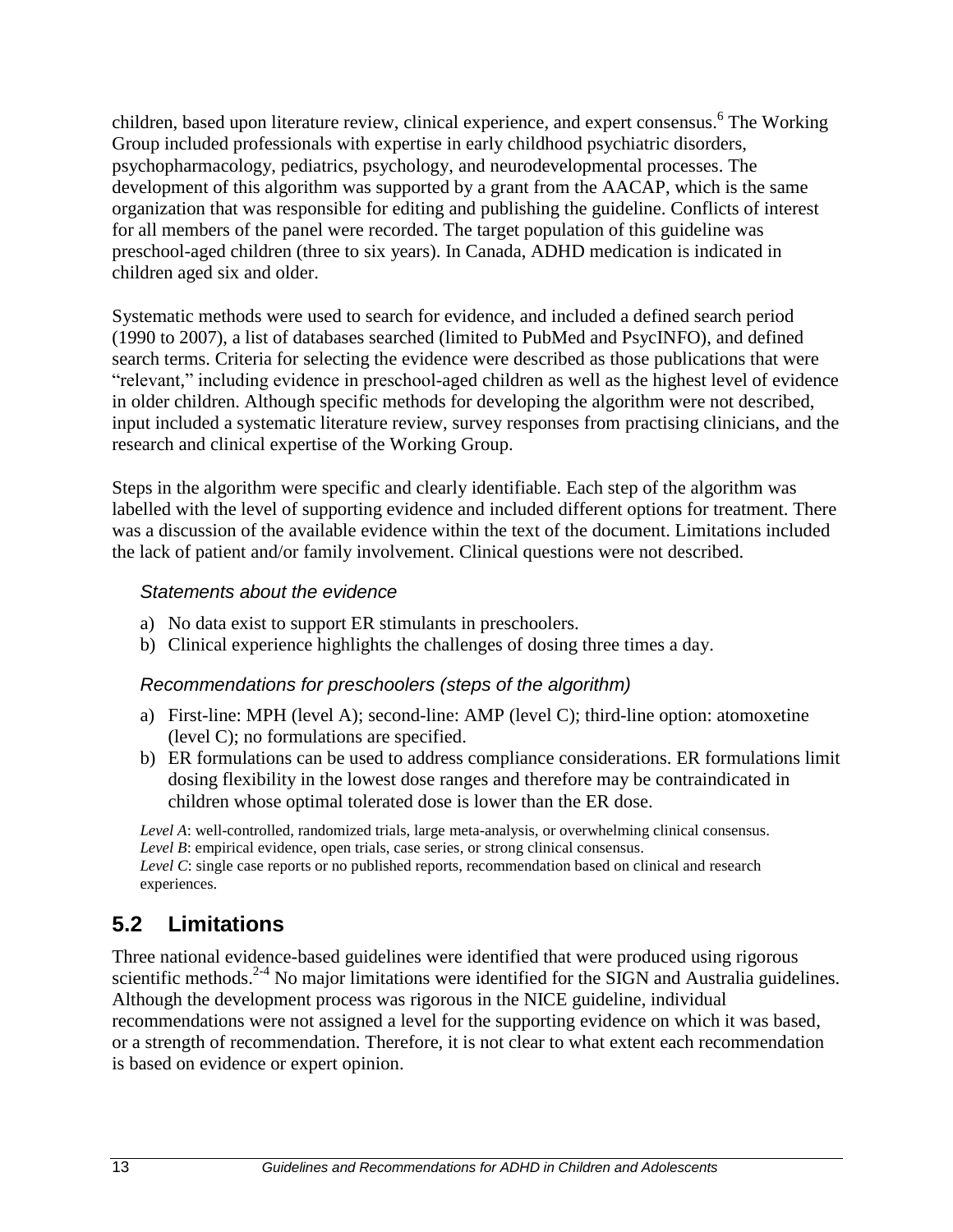Five additional ADHD guidelines were identified that made recommendations for LA versus SA formulations.5-8,11 These guidelines varied in their methodological quality. In general, guidelines were lacking in their rigour of development. In many cases, there was no link between recommendations and the supporting evidence. As there was no level of supporting evidence or grade provided for recommendations, it was not clear if they were based on evidence or expert opinion.

Vyvanse (lisdexamfetamine dimesylate) has been available in Canada since 2009.<sup>19</sup> It is not included in the guidelines reviewed, with the exception of the 2011 CADDRA guideline.

## **6 CONCLUSIONS AND IMPLICATIONS FOR DECISION- OR POLICY-MAKING**

Three national evidence-based guidelines were identified that were produced using rigorous scientific methods.<sup>2-4</sup> Five additional guidelines were identified that varied with regard to methodological quality.<sup>5-8,11</sup> All guidelines reviewed were informed by evidence and developed by consensus.

Evidence-based recommendations support the use of stimulants as first-line therapy when treating children and adolescents with severe ADHD. Atomoxetine is an LA non-stimulant treatment alternative that is generally considered a third-line treatment alternative after methylphenidate and amphetamine stimulants, except in the presence of certain comorbidities.

Evidence-based recommendations support the consideration of symptom profile in the use of LA or SA formulations. Discussions of evidence within the guidelines reviewed also state that LA formulations are as efficacious as SA, but not superior. Other recommendations about the use of LA or SA formulations are largely derived from expert opinion of best practice. Advantages of one formulation over another cannot be determined and guideline developers acknowledge the need for more research comparing LA and SA medications.

The drug payment information presented in this summary report reveals substantial use of health care budgets to reimburse LA formulations. In 2010, expenditures on LA formulations had exceeded \$35 million (or 77% of total expenditures on ADHD medications) by public drug plans in Canada.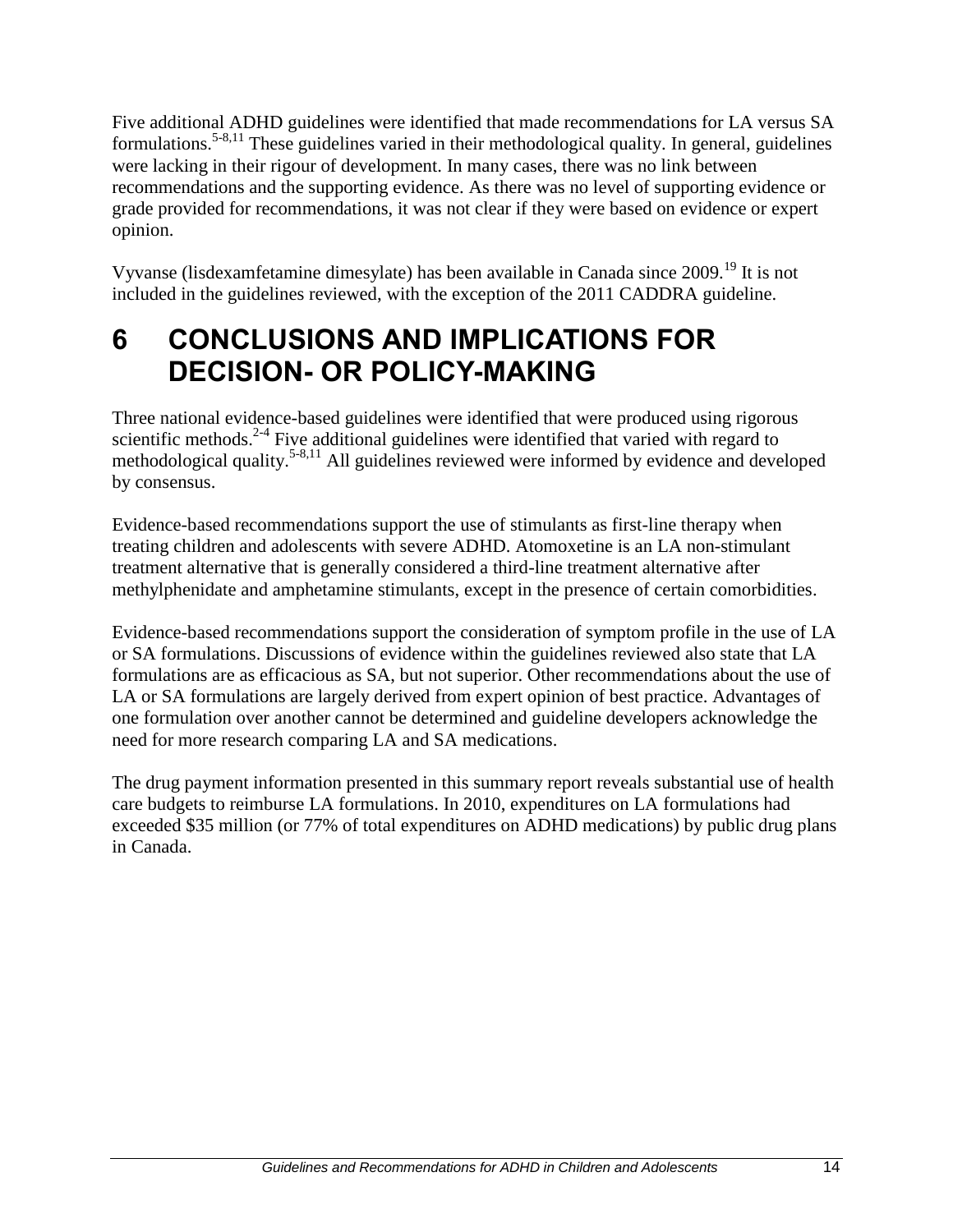## **7 REFERENCES**

- 1. e-CPS [Internet]. 2009. Ottawa: Canadian Pharmacists Association [cited 2010 Jun 2]. Available from: [https://www.e-therapeutics.ca](https://www.e-therapeutics.ca/) Subscription required.
- 2. Scottish Intercollegiate Guidelines Network. Management of attention deficit and hyperkinetic disorders in children and young people: a national clinical guideline [Internet]. Edinburgh: The Network; 2009 Oct. [cited 2011 Jun 1]. (112). Available from:<http://www.sign.ac.uk/pdf/sign112.pdf>
- 3. National Collaborating Centre for Mental Health. Attention deficit hyperactivity disorder: Diagnosis and management of ADHD in children, young people and adults [Internet]. London: British Psychological Society; 2009. [cited 2011 Jun 1]. (National clinical practice guideline 72). Available from: <http://www.nice.org.uk/nicemedia/live/12061/42060/42060.pdf>
- 4. Royal Australasian College of Physicians. Australian guidelines on attention deficit hyperactivity disorder (ADHD) [Internet]. Sydney: The College; 2009 Jun. [cited 2011 Jun 1]. Available from: [http://www.nhmrc.gov.au/\\_files\\_nhmrc/publications/attachments/ch54\\_draft\\_guidelines.pdf](http://www.nhmrc.gov.au/_files_nhmrc/publications/attachments/ch54_draft_guidelines.pdf)
- 5. Canadian attention deficit hyperactivity disorder resource alliance (CADDRA): Canadian ADHD practice guidelines [Internet]. 3rd ed. Toronto: CADDRA; 2011. [cited 2011 Jun 1]. Available from: <http://www.caddra.ca/cms4/pdfs/caddraGuidelines2011.pdf>
- 6. Gleason MM, Egger HL, Emslie GJ, Greenhill LL, Kowatch RA, Lieberman AF, et al. Psychopharmacological treatment for very young children: contexts and guidelines. J Am Acad Child Adolesc Psychiatry. 2007 Dec;46(12):1532-72.
- 7. Banaschewski T, Coghill D, Santosh P, Zuddas A, Asherson P, Buitelaar J, et al. Long-acting medications for the hyperkinetic disorders. A systematic review and European treatment guideline. Eur Child Adolesc Psychiatry. 2006 Dec;15(8):476-95.
- 8. Feldman M, Bélanger S. Extended-release medications for children and adolescents with attention-deficit hyperactivity disorder. Paediatr Child Health [Internet]. 2009 [cited 2011 Jun 1];14(9):593-7. Available from: <http://www.cps.ca/english/statements/CP/CP09-04.pdf>
- 9. Laksa J. Attention deficit hyperactivity disorder (ADHD/ADD): fact sheet. 1998 [cited 2011 Sep 7]. In: [Internet]. Wilmington (DE): Attention Deficit Disorder Association. Available from: [http://www.add.org/?page=ADHD\\_Fact\\_Sheet.](http://www.add.org/?page=ADHD_Fact_Sheet)
- 10. Keen D, Hadjikoumi D. ADHD in children and adolescents. Clin Evid [Internet]. 2011 [cited 2011 Jun 17];02(312). Available from:<http://clinicalevidence.bmj.com/ceweb/conditions/chd/0312/0312-get.pdf>
- 11. Pliszka S, AACAP Work Group on Quality Issues. Practice parameter for the assessment and treatment of children and adolescents with attention-deficit/hyperactivity disorder. J Am Acad Child Adolesc Psychiatry. 2007 Jul;46(7):894-921.
- 12. The AGREE Collaboration. Appraisal of guidelines for research and evaluation (AGREE) instrument [Internet]. London: St. George's Hospital Medical School; 2001 Sep. [cited 2011 Jun 16]. Available from: <http://www.agreecollaboration.org/pdf/agreeinstrumentfinal.pdf>
- 13. IMS Brogan [Internet]. Norwalk (CT): IMS Health Inc. 2011 [cited 2011 Sep 7]. Available from: [http://www.imshealth.com/portal/site/imshealth?CURRENT\\_LOCALE=en\\_ca](http://www.imshealth.com/portal/site/imshealth?CURRENT_LOCALE=en_ca)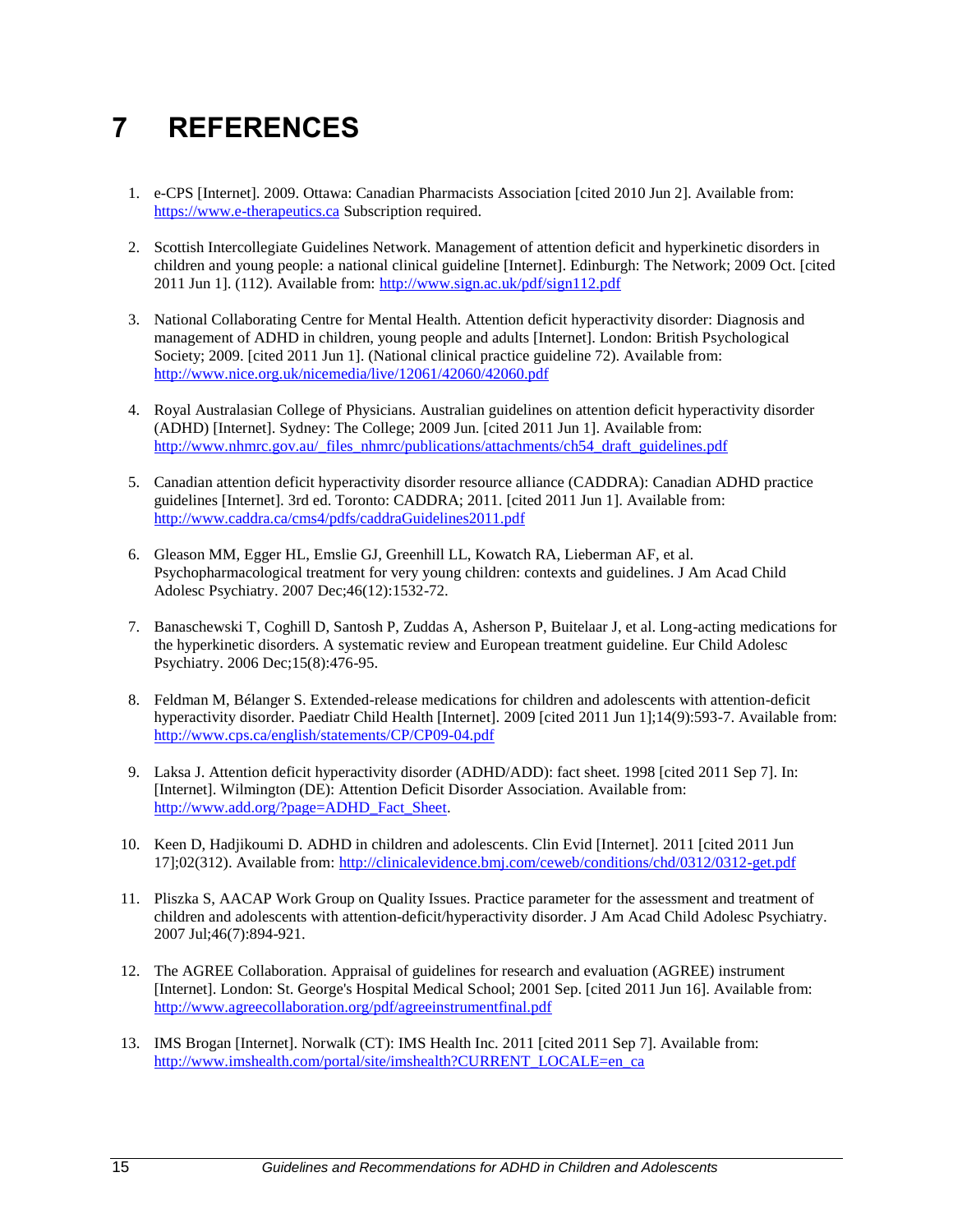- 14. Scottish Intercollegiate Guidelines Network [Internet]. Edinburgh: Scottish Intercollegiate Guidelines Network. 2011 [cited 2011 Jun 20]. Available from:<http://www.sign.ac.uk/>
- 15. National Health and Medical Research Council [Internet]. Canberra (ACT): National Health and Medical Research Council. Draft Australian Guidelines on ADHD; 2011 Jun 14 [cited 2011 Jun 17]. Available from: [http://www.nhmrc.gov.au/publications/synopses/adhd\\_draft.htm](http://www.nhmrc.gov.au/publications/synopses/adhd_draft.htm)
- 16. Royal Australasian College of Physicians. Australian guidelines on attention deficit hyperactivity disorder (ADHD):systematic review [Internet]. Sydney: The College; [cited 2011 Jun 17]. Available from: [http://www.nhmrc.gov.au/\\_files\\_nhmrc/publications/attachments/adhd\\_draft\\_literature\\_review.pdf](http://www.nhmrc.gov.au/_files_nhmrc/publications/attachments/adhd_draft_literature_review.pdf)
- 17. National Institute for Health and Clinical Excellence. Methylphenidate, atomoxetine and dexamfetamine for attention deficit hyperactivity disorder (ADHD) in children and adolescents: review of technology appraisal 13 [Internet]. London: The Institute; 2006 Mar. [cited 2011 Jun 1]. (NICE technology appraisal 98). Available from:<http://www.nice.org.uk/nicemedia/live/11572/33222/33222.pdf>
- 18. National Institute for Health and Clinical Excellence. The guidelines manual 2006 [Internet]. London: The Institute; 2009 Jan 21. [cited 2011 Jun 22]. Available from: [http://www.nice.org.uk/aboutnice/howwework/developingniceclinicalguidelines/clinicalguidelinedevelopmen](http://www.nice.org.uk/aboutnice/howwework/developingniceclinicalguidelines/clinicalguidelinedevelopmentmethods/theguidelinesmanual2006/the_guidelines_manual_2006.jsp) [tmethods/theguidelinesmanual2006/the\\_guidelines\\_manual\\_2006.jsp](http://www.nice.org.uk/aboutnice/howwework/developingniceclinicalguidelines/clinicalguidelinedevelopmentmethods/theguidelinesmanual2006/the_guidelines_manual_2006.jsp)
- 19. Notice of compliance (NOC) database [Internet]. Ottawa: Health Canada; 2010 [cited 2011 Jun 22]. Available from[: http://www.hc-sc.gc.ca/dhp-mps/prodpharma/notices-avis/noc-acc/index-eng.php](http://www.hc-sc.gc.ca/dhp-mps/prodpharma/notices-avis/noc-acc/index-eng.php)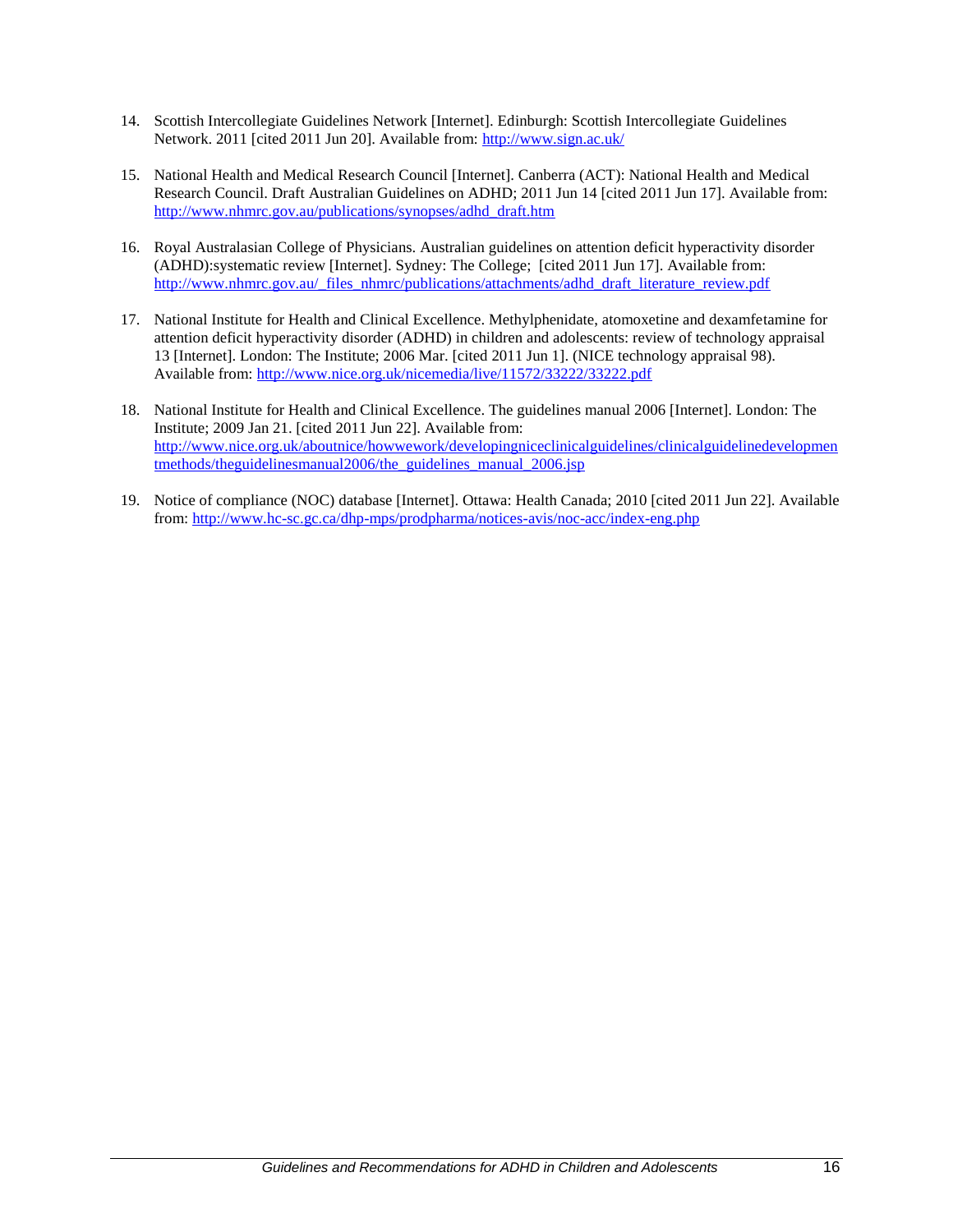## <span id="page-21-0"></span>**APPENDIX 1: RECOMMENDATIONS FROM NATIONAL EVIDENCE-BASED GUIDELINES DEVELOPED USING RIGOROUS SCIENTIFIC METHODS**

| Organization                | Recommendations                                                                                                                                                                                                                                                                                                                                                                                                                                                                                                                                                                                                                                                                                                                                                                                                                                                                                                                                                                                                                                                                                                                                                                                                                                                                                                                                                                                                                                                                                                                                                                                                                                                                                                                                                                                            |  |  |
|-----------------------------|------------------------------------------------------------------------------------------------------------------------------------------------------------------------------------------------------------------------------------------------------------------------------------------------------------------------------------------------------------------------------------------------------------------------------------------------------------------------------------------------------------------------------------------------------------------------------------------------------------------------------------------------------------------------------------------------------------------------------------------------------------------------------------------------------------------------------------------------------------------------------------------------------------------------------------------------------------------------------------------------------------------------------------------------------------------------------------------------------------------------------------------------------------------------------------------------------------------------------------------------------------------------------------------------------------------------------------------------------------------------------------------------------------------------------------------------------------------------------------------------------------------------------------------------------------------------------------------------------------------------------------------------------------------------------------------------------------------------------------------------------------------------------------------------------------|--|--|
| SIGN <sup>2</sup><br>(2009) | Overall recommendations (excerpts)<br>For school-aged children and young people with HKD (severe ADHD), medication is recommended<br>$\bullet$<br>(Grade A)<br>Psychostimulants are recommended as the first choice of medication for the core symptoms of<br>$\bullet$<br>ADHD/HKD in children (Grade A).                                                                                                                                                                                                                                                                                                                                                                                                                                                                                                                                                                                                                                                                                                                                                                                                                                                                                                                                                                                                                                                                                                                                                                                                                                                                                                                                                                                                                                                                                                 |  |  |
|                             | IR versus ER<br>Use of MR formulations or ATX should be considered where there is likelihood of diversion (good<br>$\bullet$<br>practice point)<br>Clinicians should familiarize themselves with the release patterns of the different MPH formulations.<br>$\bullet$<br>It may be necessary to combine IR and MR preparations to provide medications cover throughout<br>the day (good practice point)<br>When selecting a formulation, clinicians should consider practical issues of convenience and<br>applicability on an individual case basis (good practice point).                                                                                                                                                                                                                                                                                                                                                                                                                                                                                                                                                                                                                                                                                                                                                                                                                                                                                                                                                                                                                                                                                                                                                                                                                                |  |  |
|                             | Place in therapy: ATX<br>ATX is recommended as treatment for the core symptoms of ADHD/HKD in children where<br>psychostimulant medication is not appropriate, not tolerated, or is ineffective (Grade A).                                                                                                                                                                                                                                                                                                                                                                                                                                                                                                                                                                                                                                                                                                                                                                                                                                                                                                                                                                                                                                                                                                                                                                                                                                                                                                                                                                                                                                                                                                                                                                                                 |  |  |
|                             | Grade A: at least one MA, SR, or good quality RCT, and directly applicable to the target population.<br>Good practice point: recommended best practice based on the clinical experience of the guideline<br>development group.                                                                                                                                                                                                                                                                                                                                                                                                                                                                                                                                                                                                                                                                                                                                                                                                                                                                                                                                                                                                                                                                                                                                                                                                                                                                                                                                                                                                                                                                                                                                                                             |  |  |
| NICE <sup>3</sup><br>(2009) | Overall recommendations (excerpts)<br>Drug treatment is not indicated as the first-line treatment for all school-aged children and young<br>$\bullet$<br>people with ADHD. It should be reserved for those with severe symptoms and impairment.<br>Where drug treatment is considered appropriate, MPH, ATX, and DEX are recommended.<br>$\bullet$<br>If there is a choice of more than one appropriate drug, the product with the lowest cost should be<br>$\bullet$<br>prescribed.<br>To improve adherence to drug treatment, simple drug regimens (e.g., once-daily MR doses) are<br>$\bullet$<br>recommended for people with ADHD.<br>IR versus ER<br>The decision regarding which product to use should be based on factors including:<br>specific issues regarding compliance; i.e., midday treatment dose at school<br>$\circ$<br>the potential for drug diversion and/or misuse<br>$\circ$<br>the preferences of the child or adolescent and/or his or her parent or guardian.<br>$\circ$<br>When prescribing MPH for the treatment of children or young people, MR preparations should be<br>considered for the following reasons:<br>convenience<br>$\circ$<br>improving adherence<br>$\circ$<br>reducing stigma (does not need to take medication at school)<br>$\circ$<br>reducing problems schools have in storing and administering controlled drugs<br>$\circ$<br>their pharmacokinetic profiles.<br>$\circ$<br>Alternatively, IR preparations may be considered if more flexible dosing regimens are required, or<br>during initial titration to determine correct dosing levels.<br>Place in therapy: ATX<br>Consider ATX if MPH has been tried and has been ineffective at the maximum tolerated dose, or if<br>the child or young person is intolerant to low or moderate doses of MPH. |  |  |
|                             | No grades were provided for each recommendation. No link between the recommendation and<br>supporting evidence was provided.                                                                                                                                                                                                                                                                                                                                                                                                                                                                                                                                                                                                                                                                                                                                                                                                                                                                                                                                                                                                                                                                                                                                                                                                                                                                                                                                                                                                                                                                                                                                                                                                                                                                               |  |  |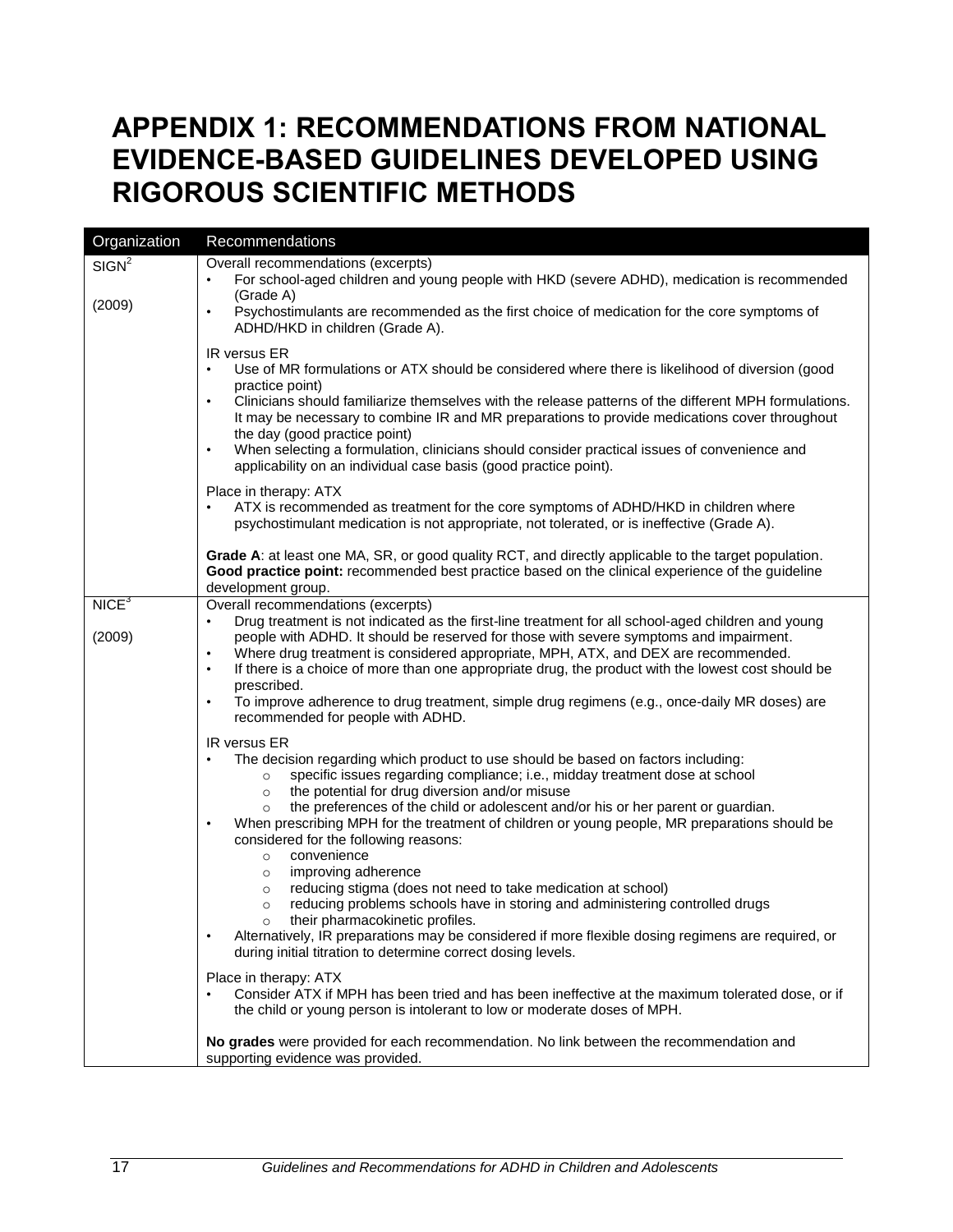| Organization                                                             | Recommendations                                                                                                                                                                                                                                                                                                                                                                                                                                                                                                                                                                                                                                                                                                                                                                                                                                                                                                                                                                                                                                                      |
|--------------------------------------------------------------------------|----------------------------------------------------------------------------------------------------------------------------------------------------------------------------------------------------------------------------------------------------------------------------------------------------------------------------------------------------------------------------------------------------------------------------------------------------------------------------------------------------------------------------------------------------------------------------------------------------------------------------------------------------------------------------------------------------------------------------------------------------------------------------------------------------------------------------------------------------------------------------------------------------------------------------------------------------------------------------------------------------------------------------------------------------------------------|
| Royal<br>Australasian<br>College of<br>Physicians <sup>4</sup><br>(2009) | Overall recommendations (excerpts)<br>Not all people with ADHD require pharmacological management (recommended best practice).<br>$\bullet$<br>Medications should only be used when symptoms are pervasive across settings (e.g., school and<br>$\bullet$<br>home) and causing significant impairment in academic, social, or behavioural function, and after<br>careful consideration of non-pharmacological approaches (recommended best practice).<br>Where severe, impairing ADHD is present, treatment with MPH or DEX should be considered as a<br>first-line pharmacological treatment (grade A).                                                                                                                                                                                                                                                                                                                                                                                                                                                             |
|                                                                          | IR versus ER<br>The choice of IR-MPH or ER-MPH depends on the symptom profile, as well as individual child and<br>$\bullet$<br>parent or caregiver preferences (grade A for children, grade B for adolescents).<br>IR forms should be the initial treatment, to titrate to the optimal dose, and they may be the preferred<br>$\bullet$<br>maintenance therapy for various reasons; for example, flexibility of dosing (recommended best<br>practice).<br>If starting on IR stimulants, consideration should be given to changing to an ER form once the<br>$\bullet$<br>optimal dose has been established. This can help to avoid the stigma and inconvenience of taking<br>medication at school (recommended best practice).<br>In some cases, the combined use of IR and ER forms is required. This should only be considered if<br>$\bullet$<br>there is inadequate symptom control with the ER form (recommended best practice).<br>ER forms of stimulants should not be routinely used in preschool-aged children (recommended best<br>$\bullet$<br>practice). |
|                                                                          | Place in therapy: ATX<br>ATX should be considered for children and adolescents with severe ADHD who do not respond to or<br>$\bullet$<br>are intolerant of stimulant medication, or in whom stimulant medication is contraindicated (grade B).<br>ATX may be considered as the first-line medication if there is comorbid substance abuse, severe tic<br>$\bullet$<br>disorder, or anxiety disorder (recommended best practice).                                                                                                                                                                                                                                                                                                                                                                                                                                                                                                                                                                                                                                     |
|                                                                          | <b>Grade A:</b> Body of evidence can be trusted to guide practice.<br><b>Grade B:</b> Body of evidence can be trusted to guide practice in most situations.<br>Best practice points: Recommended best practice based on clinical experience and expert opinion.                                                                                                                                                                                                                                                                                                                                                                                                                                                                                                                                                                                                                                                                                                                                                                                                      |

ADHD = attention-deficit/hyperactivity disorder; ATX = atomoxetine; DEX = dextroamphetamine / dexamphetamine; ER = extended release; HKD = hyperkinetic disorder; IR = immediate release; MA = meta-analysis; MPH = methylphenidate; MR = modified release; NICE = National Institute for Health and Clinical Excellence; RCT = randomized controlled trial; SIGN = Scottish Intercollegiate Guidelines Network; SR = systematic review.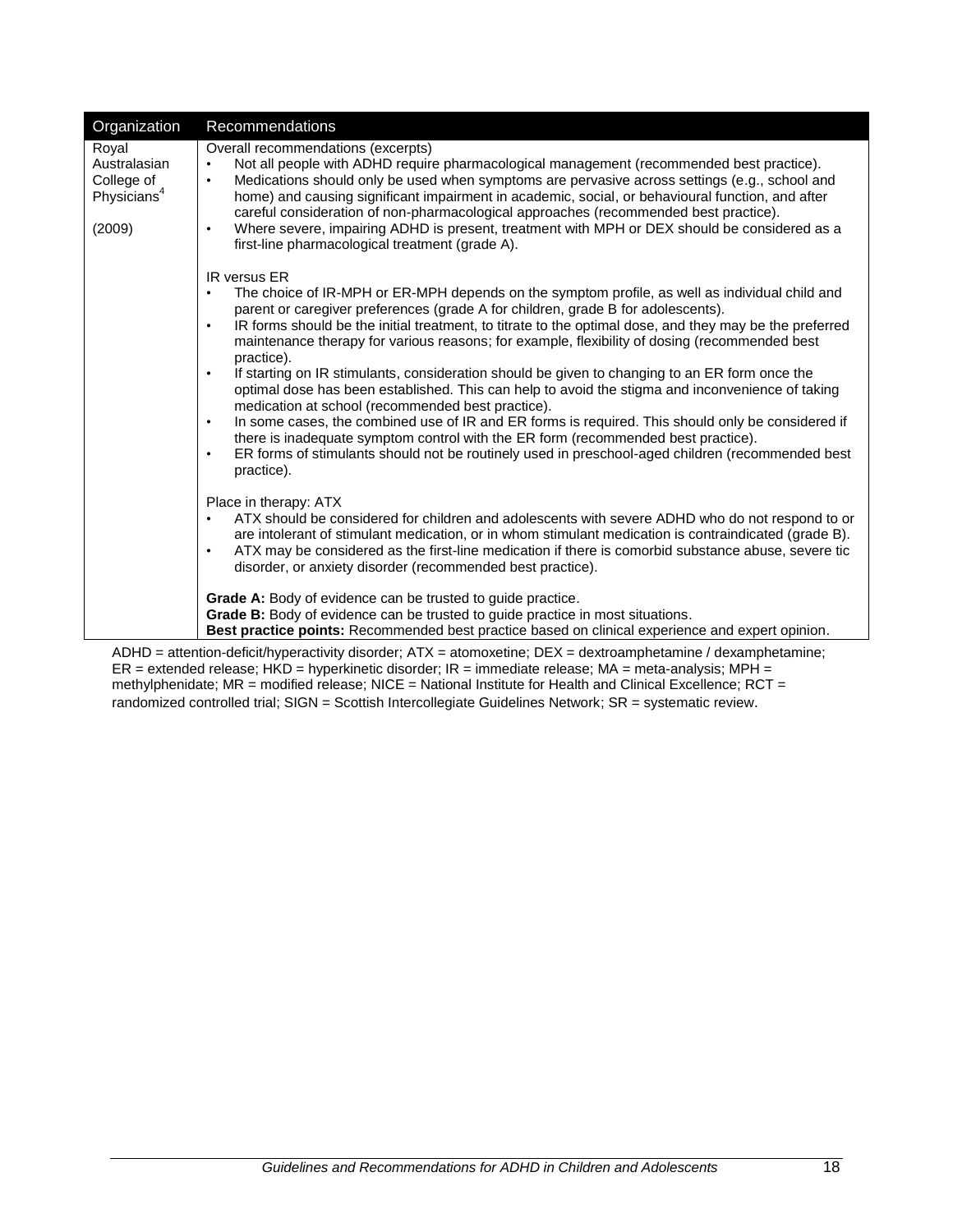## **APPENDIX 2: SUMMARY OF EVIDENCE AND RECOMMENDATIONS FROM GUIDELINES ON ADHD**

<span id="page-23-0"></span>

| Guideline                                                                                                     | Relevant Statements about the Available<br>Evidence                                                                                                                                                                                                                                                                                                                                                                                                                                                                                                                                                                                                          | Relevant Recommendations on Long-acting versus<br><b>Short-acting Drugs</b>                                                                                                                                                                                                                               | Major Strengths/Limitations of Guideline                                                                                                                                                                                                                                                                                                                      |
|---------------------------------------------------------------------------------------------------------------|--------------------------------------------------------------------------------------------------------------------------------------------------------------------------------------------------------------------------------------------------------------------------------------------------------------------------------------------------------------------------------------------------------------------------------------------------------------------------------------------------------------------------------------------------------------------------------------------------------------------------------------------------------------|-----------------------------------------------------------------------------------------------------------------------------------------------------------------------------------------------------------------------------------------------------------------------------------------------------------|---------------------------------------------------------------------------------------------------------------------------------------------------------------------------------------------------------------------------------------------------------------------------------------------------------------------------------------------------------------|
| CADDRA <sup>5</sup>                                                                                           | The evidence for treating ADHD is not<br>discussed. The evidence comparing LA                                                                                                                                                                                                                                                                                                                                                                                                                                                                                                                                                                                | Medical treatment for uncomplicated ADHD for<br>children and adolescents:                                                                                                                                                                                                                                 | Major limitation: rigour of development.                                                                                                                                                                                                                                                                                                                      |
| (2011)                                                                                                        | and SA agents is not discussed.<br>Central philosophy: treat each patient as<br>a unique being; 13 principles for<br>medication selection in the treatment of<br>ADHD are provided (p. 55).                                                                                                                                                                                                                                                                                                                                                                                                                                                                  | LA preparation, including Adderall XR,<br>Biphentin, Concerta, Strattera, and Vyvanse are<br>recommended as first-line<br>SA and intermediate-acting preparations are<br>$\bullet$<br>listed as second-line/adjunctive agents                                                                             | No discussion of evidence supporting its<br>practice guideline; no levels of evidence<br>provided or strength of recommendations.                                                                                                                                                                                                                             |
| CPS:<br>Statement <sup>8</sup>                                                                                | The authors acknowledge that the<br>$\bullet$<br>efficacy of IR and XR preparations are                                                                                                                                                                                                                                                                                                                                                                                                                                                                                                                                                                      | When stimulant medications for ADHD are<br>$\bullet$<br>indicated, XR preparations should be                                                                                                                                                                                                              | Strength: identified scope and purpose<br>and stakeholder involvement.                                                                                                                                                                                                                                                                                        |
| (2009)                                                                                                        | similar, as demonstrated through RCTs.<br>Although not necessarily more<br>$\bullet$<br>efficacious than IR medication, the<br>authors feel the XR preparations are<br>more <i>effective</i> than IR.                                                                                                                                                                                                                                                                                                                                                                                                                                                        | considered as first-line therapy because these<br>preparations are more effective and less likely<br>to be diverted.<br>XR medications are more likely than IR<br>$\bullet$<br>medications to be used by the children and<br>teenagers with ADHD for whom they have been<br>prescribed.                   | Major limitation: rigour of development.<br>No link between the recommendation and<br>supporting evidence; no levels of<br>evidence provided or strength of<br>recommendations.                                                                                                                                                                               |
| European:<br>Long-acting<br><b>Medications</b><br>for the<br>Hyperkinetic<br>Disorders <sup>7</sup><br>(2006) | XR preparations are superior to placebo<br>and some are equivalent to multiple<br>doses of IR MPH (grade A).<br>XR stimulants have similar effect sizes<br>to IR stimulants (level 1a) while effect<br>sizes for non-stimulants (ATX) are<br>somewhat smaller.<br>SR medications may be less prone to<br>$\bullet$<br>abuse because they tend to have a<br>slower rate of onset than IR (grade C).<br>Key advantages of IR: lower cost and<br>$\bullet$<br>flexibility of dosages (consensus).<br>Key advantages of LA: potential<br>$\bullet$<br>reduction of stigma at school, improved<br>compliance, and possible reduced risk<br>of misuse (consensus). | LA preparations should be available and used.<br>$\bullet$<br>They should not replace SA drugs (which will be<br>$\bullet$<br>the initial treatment for many children, for<br>reasons of cost and flexibility of dosing).<br>Individual clinical choice will determine the<br>choice of formulation used. | Strength: clinical questions defined, as<br>well as method of guideline development<br>(iterative); link between supporting<br>evidence and recommendation; levels of<br>evidence are provided for some, but not<br>all; statement of supporting evidence<br>Limitations: recommendations are not<br>assigned a level of evidence on which<br>they are based. |